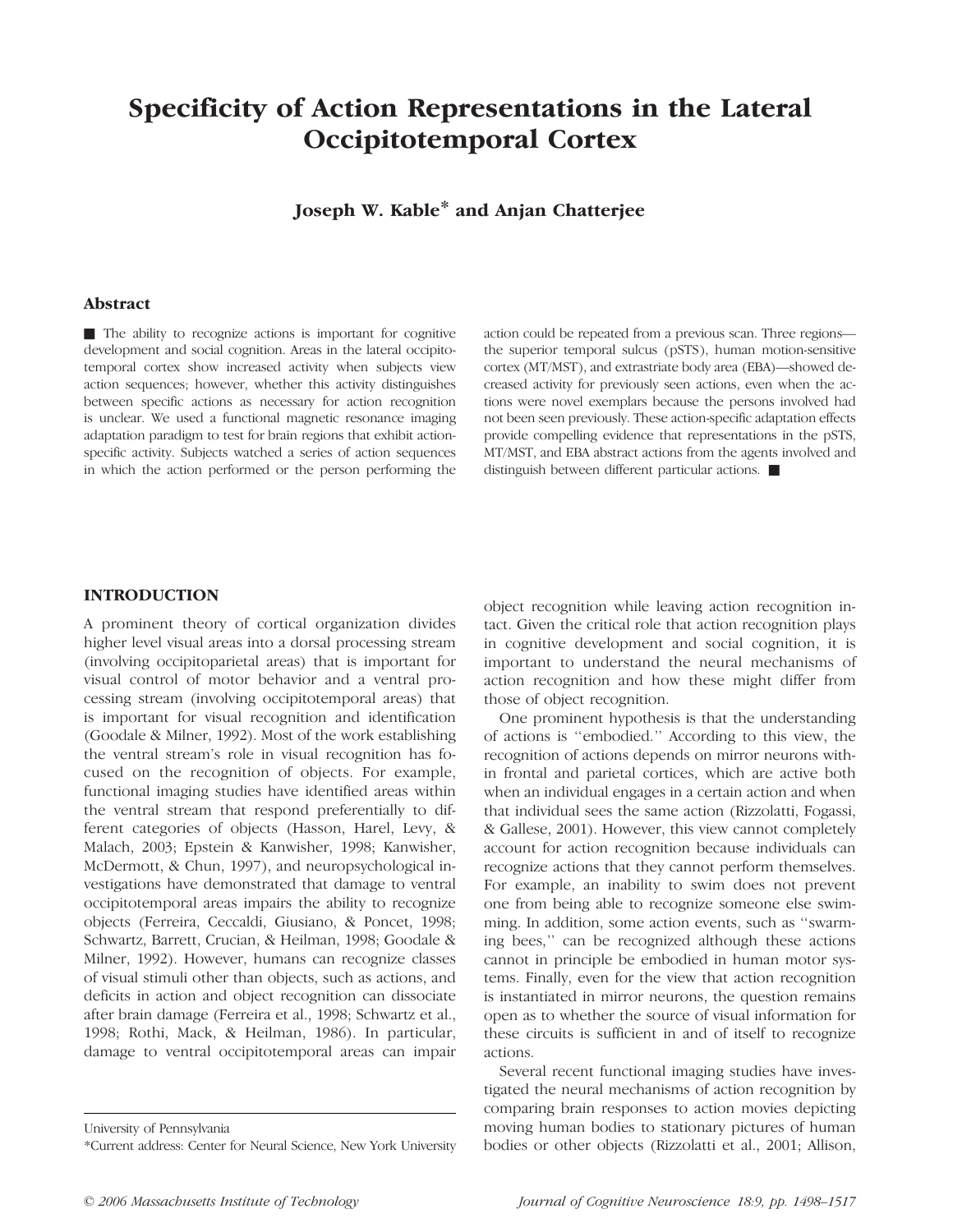Puce, & McCarthy, 2000; Decety & Grezes, 1999). These studies generally find activation in a distributed network that includes lateral occipitotemporal, inferior parietal, and inferior prefrontal areas. The inferior parietal and prefrontal activations are consistent with the ''embodied'' hypothesis of action recognition. Furthermore, inferior prefrontal activity only occurs when the actions belong to the motor repertoire of the observer, whereas lateral occipitotemporal activity occurs whether or not the actions can be embodied by the observer (Buccino et al., 2004). This finding suggests that prefrontal and parietal cortices are involved in the recognition of actions through mirror neuron circuits, whereas the lateral occipitotemporal cortex is involved in the recognition of actions based on visual information alone. However, the exact role of the lateral occipitotemporal region remains unclear. Areas in the superior temporal sulcus are sensitive to biological motion (Grossman et al., 2000; Bonda, Petrides, Ostry, & Evans, 1996; Howard et al., 1996), and more posterior lateral occipital areas are sensitive to motion generally (Tootell et al., 1995) or to the human form (Downing, Jiang, Shuman, & Kanwisher, 2001). Thus, in comparing action movies and stationary images, greater activity in lateral occipitotemporal areas could be explained simply by the presence of different kinds of motion or of the human form, rather than the processing of actions per se. If these areas are truly involved in action recognition, then activity patterns in these regions should be action-specific—abstracting actions from the agents involved and distinguishing between different actions.

To investigate whether the lateral occipitotemporal cortex exhibits action-specific activity, we took advantage of the observation that repeated stimuli, compared to completely novel stimuli, are generally associated with decreased functional magnetic resonance imaging (fMRI) activity in areas processing these stimuli (Henson, 2003; Grill-Spector & Malach, 2001; Schacter & Buckner, 1998; Wiggs & Martin, 1998). These repetition-related decreases, often referred to as neural adaptation effects, are observed with stimuli repeated immediately or after delays ranging from minutes to days. Although the precise neuronal mechanisms underlying adaptation effects are still a matter of ongoing investigation (Henson, 2003; Grill-Spector & Malach, 2001; Wiggs & Martin, 1998), some investigators have recently shown that adaptation seen with immediate (Epstein, Graham, & Downing, 2003; Kourtzi & Kanwisher, 2001; Grill-Spector et al., 1999) and delayed (Dobbins, Schnyer, Verfaellie, & Schacter, 2004; James, Humphrey, Gati, Menon, & Goodale, 2002; Vuilleumier, Henson, Driver, & Dolan, 2002; Koutstaal et al., 2001) repetitions can be used to probe how different brain areas process specific aspects of stimuli. In addition to repeated and novel stimuli, these investigators also presented stimuli that were similar on one dimension while differing on another, compared to those seen previously. An adaptation effect for this condition then provided evidence that activity in an area was sensitive to the shared dimension and was not sensitive to the changed dimension.

In the present study, we used neural adaptation to dissociate responses specific to the action from responses to other components of action stimuli. During scanning, subjects watched short (2 sec) action movies while performing a speeded judgment about each movie that focused their attention on the actions depicted. In the critical scans, subjects saw four kinds of movies presented in a rapid, event-related fashion (see Figure 1): (1) the exact same movies they had seen in previous scans, (2) movies of people they had seen previously performing new actions, (3) movies of new people performing actions they had seen previously, and (4) movies in which both the people and the actions were new. We expected that many areas would show adaptation for repeated presentations of the exact same movies compared to completely novel movies (repetition adaptation: Old Person, Old Action < New Person, New Action). However, areas specifically involved in processing actions should also show adaptation for movies of previously seen actions performed by new people (action-specific adaptation: New Person, Old Action < New Person, New Action). Such action-specific adaptation implies that an area is sensitive to the particular action presented because only action identity differentiates the two conditions. Such an effect also demonstrates that activity in an area generalizes over different exemplars of the same action. Thus, action-specific adaptation would provide strong evidence that an area participates in action recognition and could not be explained by differences in the complexity of the stimuli, such as the presence of motion (biological or not) or the human form.

With these considerations in mind, we focused our analyses on the three functionally identified regions of interest (ROIs) on the lateral occipitotemporal surface (see Figure 2): a region in the superior temporal sulcus responsive to biological motion (pSTS) (Grossman et al., 2000; Bonda et al., 1996; Howard et al., 1996), the human homolog of motion-sensitive regions in the macaque (MT/MST) (Tootell et al., 1995), and a recently identified region near MT/MST that selectively responds to pictures of human bodies (extrastriate body area [EBA]) (Downing et al., 2001). Finding action-specific adaptation in any of these areas would establish that activity there distinguishes between particular actions and generalizes over different exemplars of the same action, a sensitivity that goes beyond the established responses in these three regions to the presence of different kinds of motion or of the human form. For a control comparison, we also tested two object-selective regions in the ventral occipitotemporal cortex, the fusiform face area (FFA) (Kanwisher et al., 1997) and parahippocampal place area (PPA) (Epstein & Kanwisher,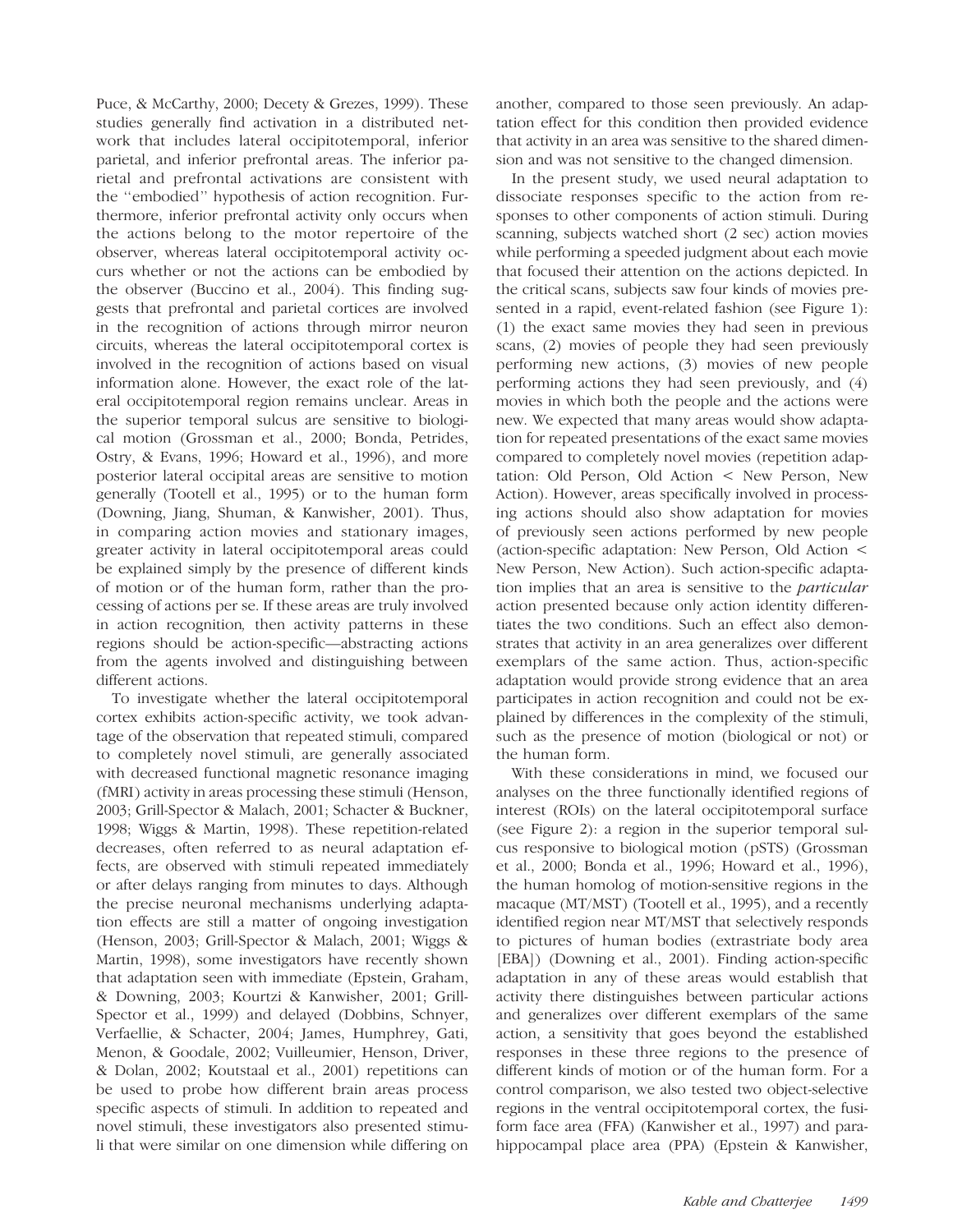Figure 1. Action sequence stimuli and adaptation conditions. Single frames from action movie sequences used in the experiment are shown to illustrate the various adaptation conditions. (Top) During the first three scans, subjects saw the same set of movies repeated five times. (Bottom) During the last two scans, subjects saw (1) the exact same movies they had seen in previous scans (Old Person, Old Action), (2) movies of people they had seen previously performing new actions (Old Person, New Action), (3) movies of new people performing actions they had seen previously (New Person, Old Action), and (4) movies in which both the people and the actions were new (New Person, New Action).



1998), as well as an object-selective region that is part of the lateral occipital (LO) complex (Hasson et al., 2003). Finally, to detect any effects that might occur outside of these functionally defined regions, we also performed a whole-brain analysis.

## METHODS

## Subjects

Nine paid volunteers participated in the experiment (five women, four men; mean age  $= 23$  years). All subjects were right-handed and spoke only English before school age. None had a history of neurological or psychiatric symptoms. All subjects gave informed consent in accordance with the procedures of the Institutional Review Board of the University of Pennsylvania.

#### Experimental Design and Stimuli

Each subject participated in at least eight functional scans. During the first five scans, subjects watched movies (2 sec in length, 30 frames/sec) in which a single person performed a recognizable action. In the first three scans, the subject was preexposed to a single set of 32 movies. During the first scan, these movies were presented in a sparse, event-related manner (one movie every 17 sec). This scan was used to estimate the in-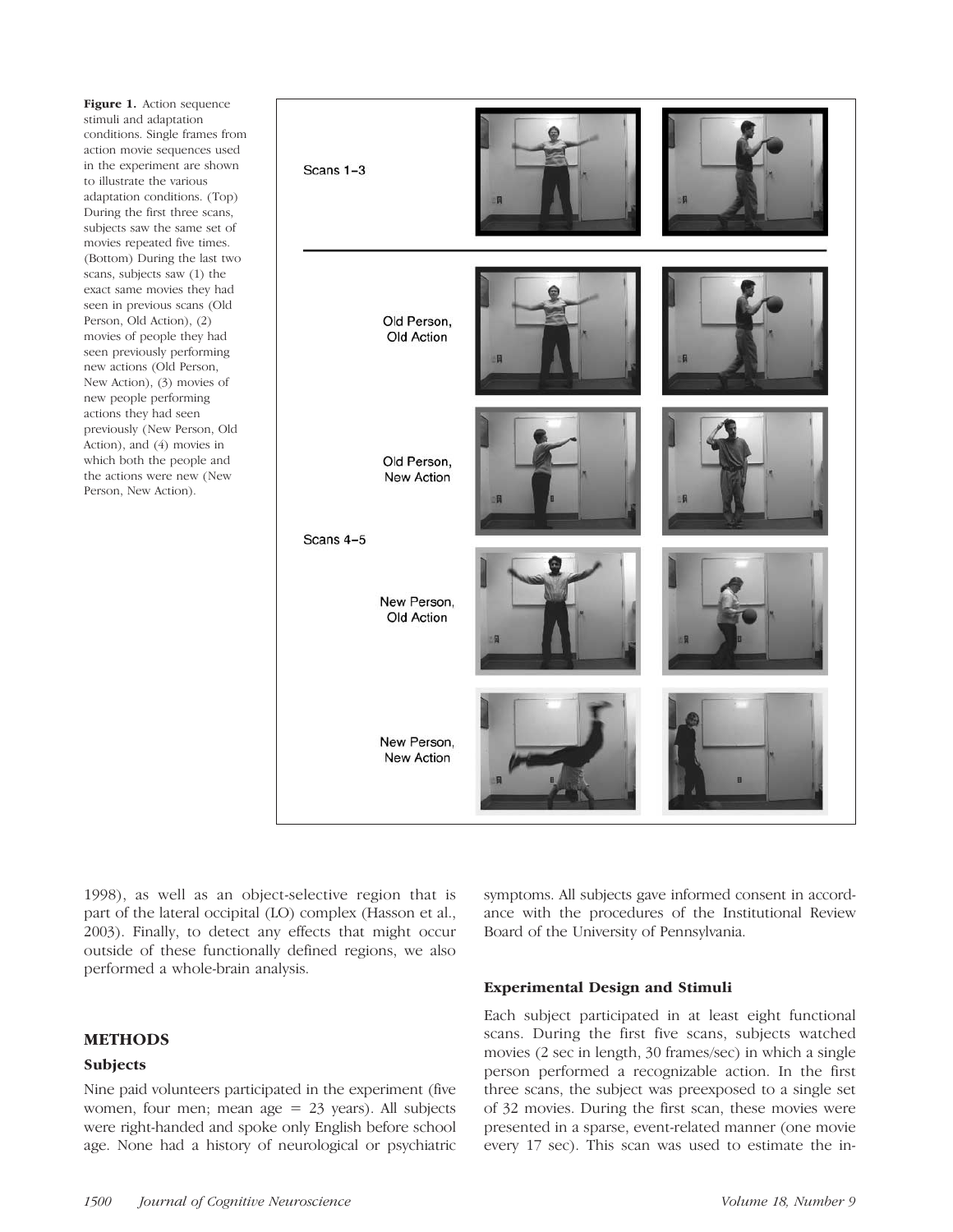

Figure 2. Stimulus sets and counterbalancing procedures. To ensure that any differences across adaptation conditions could not be attributed to idiosyncratic features of particular movies, the stimuli were precisely counterbalanced so that each movie appeared once in each of the four adaptation conditions across nine subjects. A single set of 32 movies is shown at the left. Each column represents a different action and each row represents a different person. Gray boxes indicate the action–person combinations used in this set. Within each set, each action or person appeared in two movies, so that a total of 16 different actions and 16 different people were represented in a single set. The complete stimulus set is shown in the center, which consisted of 288 different movies, composed of a combination of 48 actions and 48 people, divided into nine sets of 32 movies. The sets used in each of the four adaptation conditions for one subject are labeled in the center and shown schematically for all nine subjects at the right. OPOA = Old Person, Old Action; NPOA = New Person, Old Action; OPNA = Old Person, New Action; NPNA = New Person, New Action.

trinsic temporal autocorrelation for each subject, as well as a subject- and task-specific hemodynamic response function. During the second and third scans, the same set of movies was presented in a rapid event-related manner, with each movie being presented four times. Movies were presented every 4 sec, and presentations were jittered by interspersing 4-sec blank periods. Then, during the critical fourth and fifth scans, four sets of movies were presented in a rapid, event-related manner (see Figure 1): (1) the same set of movies used in the first three scans (''Old Person, Old Action''), (2) a set of movies with the same people seen in the first three scans performing new actions (''Old Person, New Action''), (3) a set of movies with new people performing the same actions seen in the first three scans (''New Person, Old Action''), and (4) a set of movies in which both the people and the actions were new (''New Person, New Action'').

Thus, each subject saw a total of 128 different movies from four different sets of 32 movies. The complete stimulus set and counterbalancing procedures are described in Figure 2, and a complete list of the actions used is provided in the Appendix. Each set of movies contained equal numbers of common (typically seen at least once a week) and uncommon actions, equal numbers of transitive (involved the use of an object) and intransitive actions, and equal numbers of male and female actors. Critically, across nine subjects, nine sets of movies were perfectly counterbalanced so that each set appeared once in each of the four different conditions. This counterbalancing ensured that any differences between the four conditions could not be attributed to idiosyncratic features of particular movies.

Subjects performed a speeded judgment for each movie, deciding whether the action in the movie was common (observed at least once a week) or not. Subjects were allowed a 2-sec time window to make their judgment. Because our primary motivation was to identify the neural mediation of action representations, we chose a task that (1) ensured that subjects attended to the action in the movie clip and (2) was applicable to a variety of different actions. Subjects' reaction times for this speeded judgment also provided a behavioral measure sensitive to their efficiency at action recognition, allowing us to investigate the relationship between behavioral priming and neural adaptation.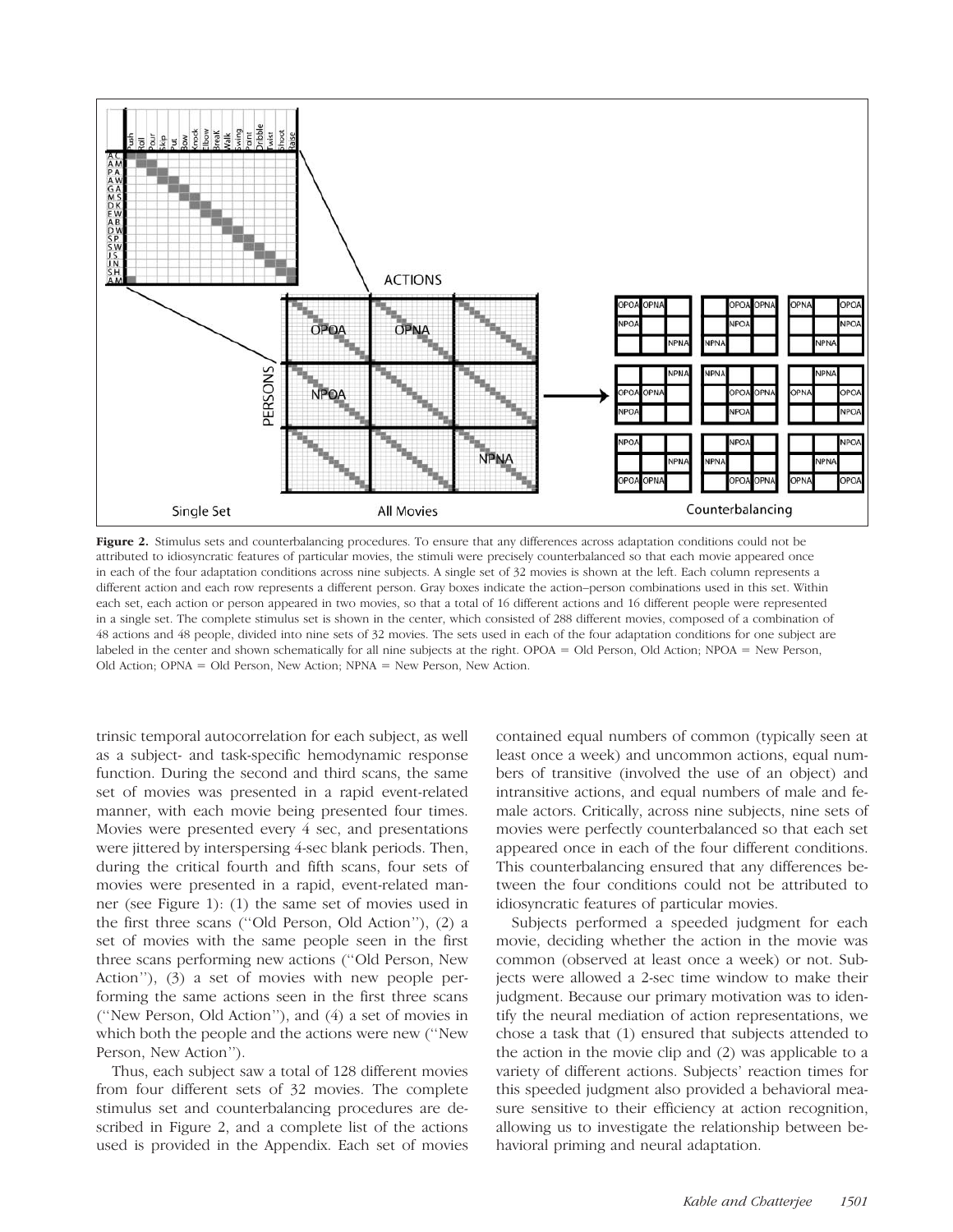Because the common/uncommon judgment was inherently subjective (e.g., athletes might see someone kicking a ball at least once a week, whereas nonathletes might not), we did not classify subjects' responses as correct or incorrect. In lieu of accuracy, however, we calculated two measures based on subjects' responses that indicated how reliably they performed the task. First, we calculated how often subjects' responses agreed with the typical response for each action. The typical response for each action was determined by a rating study we performed before constructing the stimulus set, in which 15 subjects rated a larger list of actions as common or uncommon. For all of the actions used in the current experiment, at least two thirds of these subjects (10 of 15) agreed on a common/uncommon designation, with the mean agreement being  $86 \pm 2\%$  $(\sim 13$  of 15 subjects). Second, as described in Figure 2, the same action appears twice in each set of 32 movies. This allowed us to determine whether subjects made consistent responses by calculating how often subjects' made the same response for both exemplars of an action within a set.

After the first five scans, subjects also participated in localizer scans to functionally identify six ROIs (see Figure 3). To identify visual areas showing categoryspecific responses (FFA, PPA, LO, EBA), subjects participated in two scans during which they viewed 18-sec blocks of pictures from the following categories: natural landscapes (''places''), faces, objects, body parts (heads or faces not shown), and object pictures that had been scrambled. Each picture was presented for 400 msec with a 500-msec interstimulus interval. Subjects monitored the pictures for immediate repetitions, which occurred twice in each block.

Subjects participated in a single scan to identify the biological motion area in the superior temporal sulcus (pSTS) and the MT/MST complex. Subjects were shown 18-sec blocks of the following: ''point-light'' movies that were perceived as human movements (walking, jumping, kicking, etc.); movies of dots with the same motion vectors but with scrambled starting positions, so that no human form or movement was perceived; and stationary dots, taken from the first frame of the scrambled movies. Each movie was 1 sec in length (20 frames/sec), with a 2-sec interstimulus interval. Subjects were again monitored for immediate repetitions, which occurred once per block.

#### Data Acquisition

Data were acquired on a 3.0-T Siemens Trio scanner using a USA Instruments four-channel head coil. Blood oxygenation level dependent (BOLD)-sensitive, T2\* weighted functional images were acquired in 3-mm isotropic voxels using a gradient-echo, echoplanar pulse sequence (TR =  $3000$  msec, TE<sub>eff</sub> =  $30$  msec). Forty 3-mm slices were acquired during each repetition, with

Figure 3. Functional ROIs. The locations of the six functionally identified ROIs are shown for one subject from the experiment. PPA = parahippocampal place area;  $FFA =$  fusiform face area,  $LO =$ lateral occipital object-selective area; EBA = extrastriate body area;  $MT/MST =$  human motion-sensitive cortex or V5, pSTS = superior temporal sulcus biological motion area.

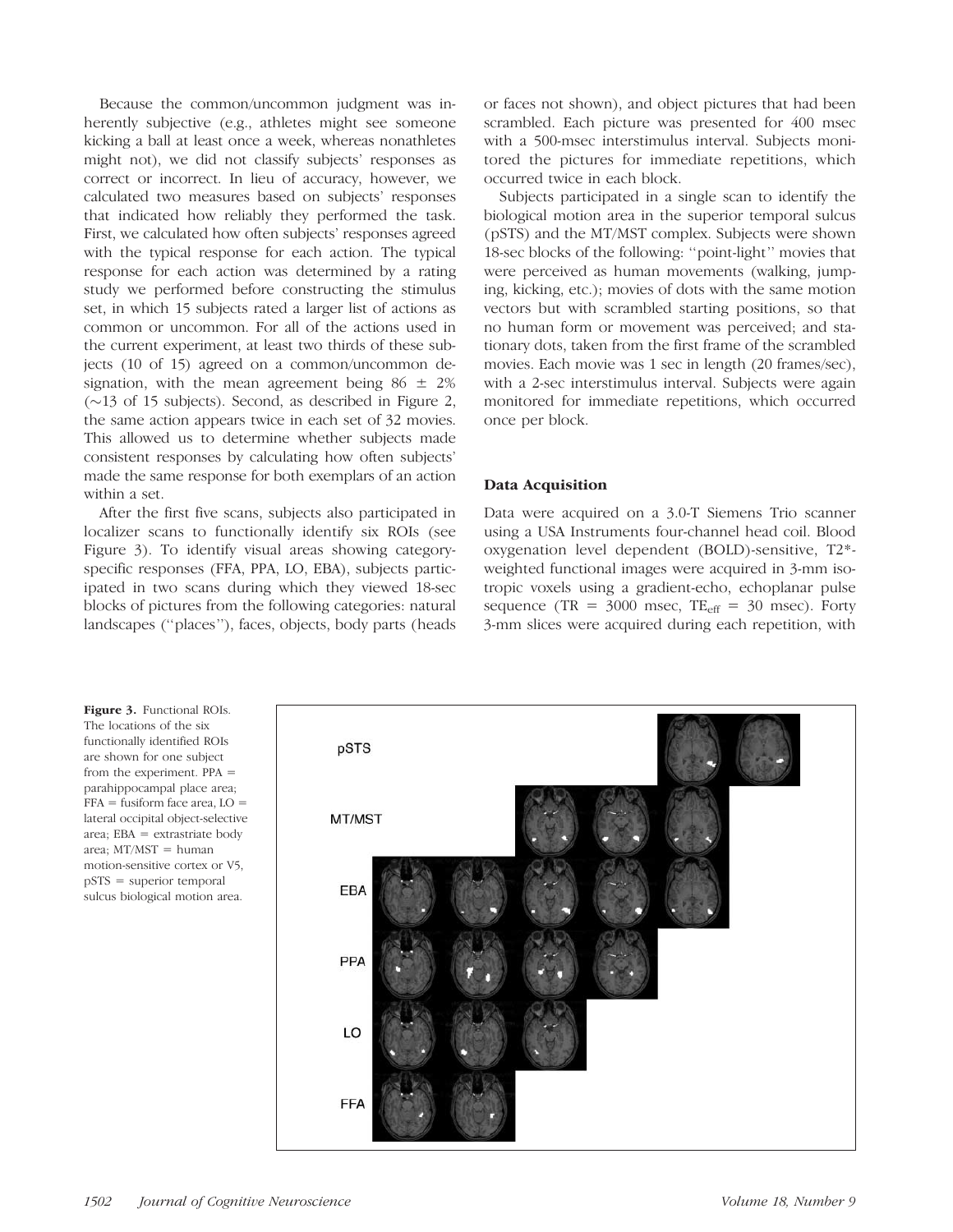each slice containing a 64  $\times$  64 matrix within a 192  $\times$ 192-mm field of view. Head motion was minimized by using foam padding, and the scanner performed both prospective (3-D prospective acquisition correction [PACE]) and retrospective motion correction online. The number of images collected during each functional scan varied from 120 to 194, with the length of each scan thus varying from 6 min to 9 min 42 sec. The first six images of each functional scan were discarded to allow for steady-state magnetization to be achieved. High-resolution, T1-weighted anatomical images were also acquired for each subject by using an MPRAGE pulse sequence (TR =  $1620$  msec, TE =  $3$  msec, TI = 950 msec). One hundred sixty 1-mm slices were acquired, with each slice containing a  $256 \times 256$  matrix within a  $250 \times 250$ -mm field of view.

A computer outside the scanner room controlled stimulus timing and response recording. Stimuli were projected onto a screen at the back of the scanner bore and viewed by subjects through a mirror mounted on the head coil. Subject responses were transmitted by a custom-designed fiber-optic response pad.

## Data Analysis

Data analysis was performed with Voxbo software (www. voxbo.org). After image reconstruction, functional time series were sinc-interpolated in time to correct for staggered slice acquisition, realigned to the first image acquired for each subject by a six-parameter rigid-body transformation, and thresholded to exclude extraparenchymal voxels from subsequent analyses. Within each subject, a voxelwise analysis was performed with a modified version of the general linear model for serially correlated error terms (Aguirre, Zarahn, & D'Esposito, 1997; Zarahn, Aguirre, & D'Esposito, 1997; Worsley & Friston, 1995). Included in this model were covariates modeling different task conditions, a subject-specific estimate of the intrinsic temporal autocorrelation, and sine and cosine regressors for frequencies below those of the task (below 0.005 Hz for main analyses, below 0.0058– 9.0179 Hz for localizer analyses) and for frequencies in the elevated range of the noise spectrum (above 0.1666 Hz). Task covariates were delta functions (main analyses) or boxcar waveforms (localizer analyses) convolved with a subject- and task-specific estimate of the hemodynamic response function (main scans) or a generic estimate empirically derived from the motor cortex in a large group of subjects (localizer scans) (Aguirre, Zarahn, & D'Esposito, 1998). Data from localizer scans were also smoothed in space with an 8-mm full-width half-maximum kernel and smoothed in time with the hemodynamic response function. The subject- and taskspecific estimate of the hemodynamic response was derived from first scan of each subject (which involved the first presentation of Old Person, Old Action movies

in a sparse, event-related manner) by averaging the response across all trials in all significantly modulated voxels.

From the localizer scans, we identified six ROIs in accordance with previous studies (Hasson et al., 2003; Downing et al., 2001; Grossman et al., 2000; Epstein & Kanwisher, 1998; Kanwisher et al., 1997; Tootell et al., 1995). ROIs were defined as contiguous voxels in a particular region showing greater activity for a specific contrast. FFA was defined based on the contrast of faces versus objects, PPA on the contrast of places versus faces and objects, LO on the contrast of objects versus faces and places, EBA on the contrast of body parts versus objects, pSTS on the contrast of point-light motion and random motion, and MT/MST on the contrast of random motion and stationary dots. Because this localizer for MT/MST differed slightly from one we had used previously (Kable, Kan, Wilson, Thompson-Schill, & Chatterjee, 2005; Kable, Lease-Spellmeyer, & Chatterjee, 2002), we confirmed in seven of the current subjects that localizing MT/MST with moving and stationary rings identified a largely identical region showing similar effects to the one identified by the moving and stationary dots comparison. Because MT/MST, EBA, and LO overlapped in some subjects, we also repeated the analysis for voxels that were unique to each contrast (e.g., in MT/MST but not EBA or LO), and the results did not differ from the ones reported here for the full ROIs.

Random-effects analyses were performed for each ROI as follows. First, the fMRI time series was averaged for all voxels within a defined ROI in each subject. Except where noted in the results, this averaging occurred over all voxels in both hemispheres of an ROI. Next, a measure of the effect of interest (based on beta values for particular contrasts) was obtained from the general linear model for the spatially averaged ROI time series in each subject. Adaptation was quantified by calculating an adaptation ratio:  $(\beta_{old} - \beta_{new})/(\beta_{old} + \beta_{new})$  $\beta_{\text{new}}$ ). Finally, these effects for each subject were either entered into a repeated measures analysis of variance (ANOVA) or, in the case of planned direct comparisons, paired t tests.

We also performed a whole-brain analysis as follows. For each individual subject, we derived unthresholded beta maps for the contrast of interest. Using a 12-parameter affine transformation with nonlinear deformations, we then normalized these maps into a standard coordinate space (MNI). We initially calculated normalization parameters by using each subject's highresolution anatomical scan. After normalization, we spatially smoothed the maps with a kernel with full-width half-maximum of 8 mm. Finally, we conducted a random-effects analysis by testing whether the mean value across subjects in each voxel was significantly different from zero. For each contrast of interest, we used permutation methods to determine a cluster size threshold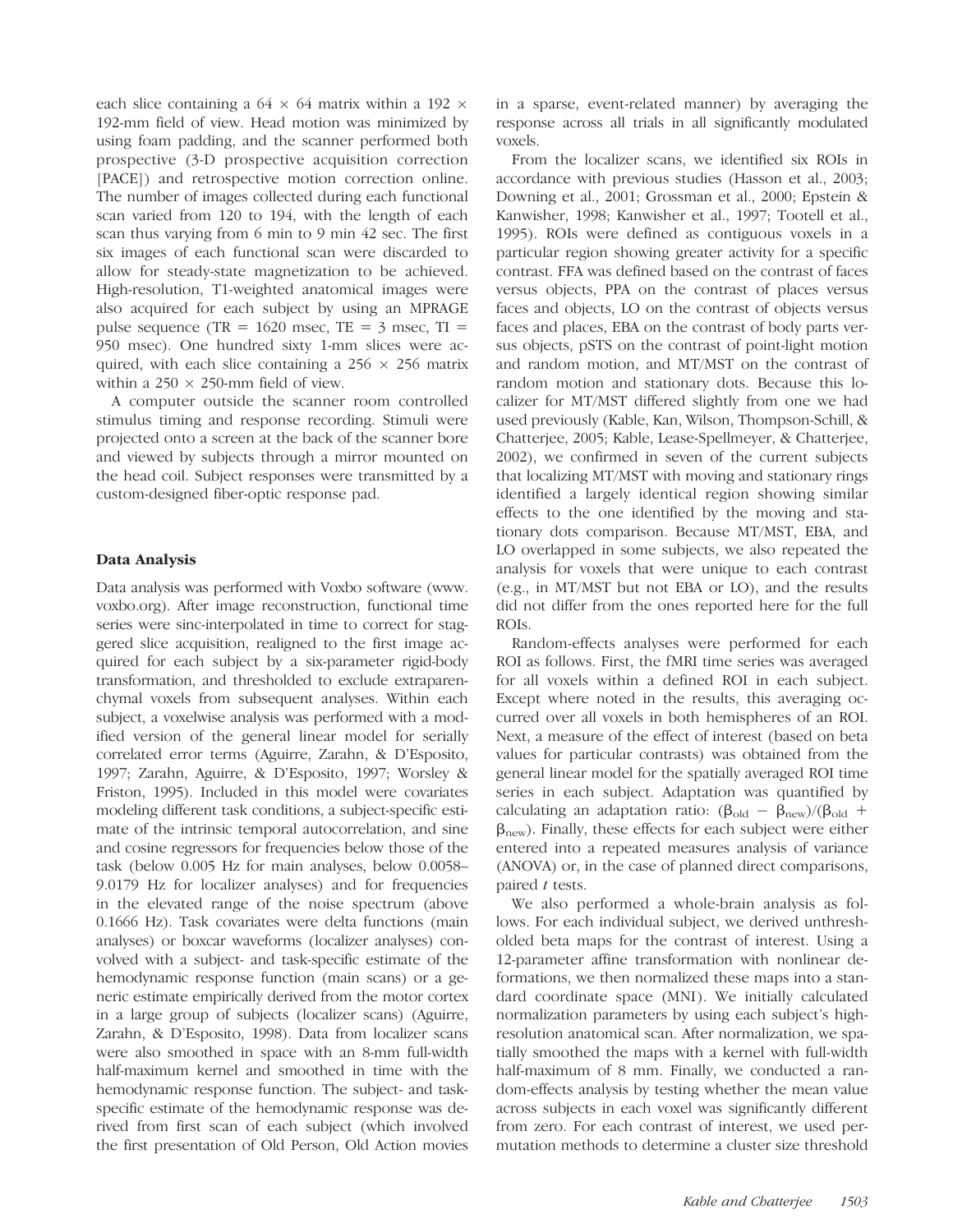for voxels significant at  $p < .001$  (two-tailed, uncorrected) that corresponded to a corrected significance of  $p < .05$  (Nichols & Holmes, 2002).

In our primary analysis, the voxelwise general linear model included four task covariates, one for each of the four different adaptation conditions, constructed by convolving delta functions aligned to onset of each movie with a subject- and task-specific estimate of the hemodynamic response. We fit three other statistical models in addition to the primary one. To test whether the adaptation effects we observed depended on transitivity, we fit a version of the primary model that split each of the four covariates modeling the different adaptation conditions according to whether the action involved was transitive or intransitive, for a total of eight covariates. To obtain the estimated responses presented in Figure 4, we fit a model that used a Fourier basis set (Ardekani & Kanno, 1998) to estimate the response in each of the four adaptation conditions. This model included seven covariates for each condition: one DC (mean) component, three sine components of different frequencies, and three cosine components of differ-

Figure 4. Neural adaptation effects in functional ROIs. Neural adapation effects are graphed for each condition in (A) pSTS, (B) MT/MST, (C) EBA, (D) LO, (E) FFA, and (F) PPA. Adaptation effects are expressed as a ratio:  $(\beta_{old}$  –  $\beta_{\text{new}}/(\beta_{\text{old}} + \beta_{\text{new}})$ . Error bars represent the standard error of the mean. Asterisks indicate an effect is significant at  $p < .05$ . All ROIs are bilateral.

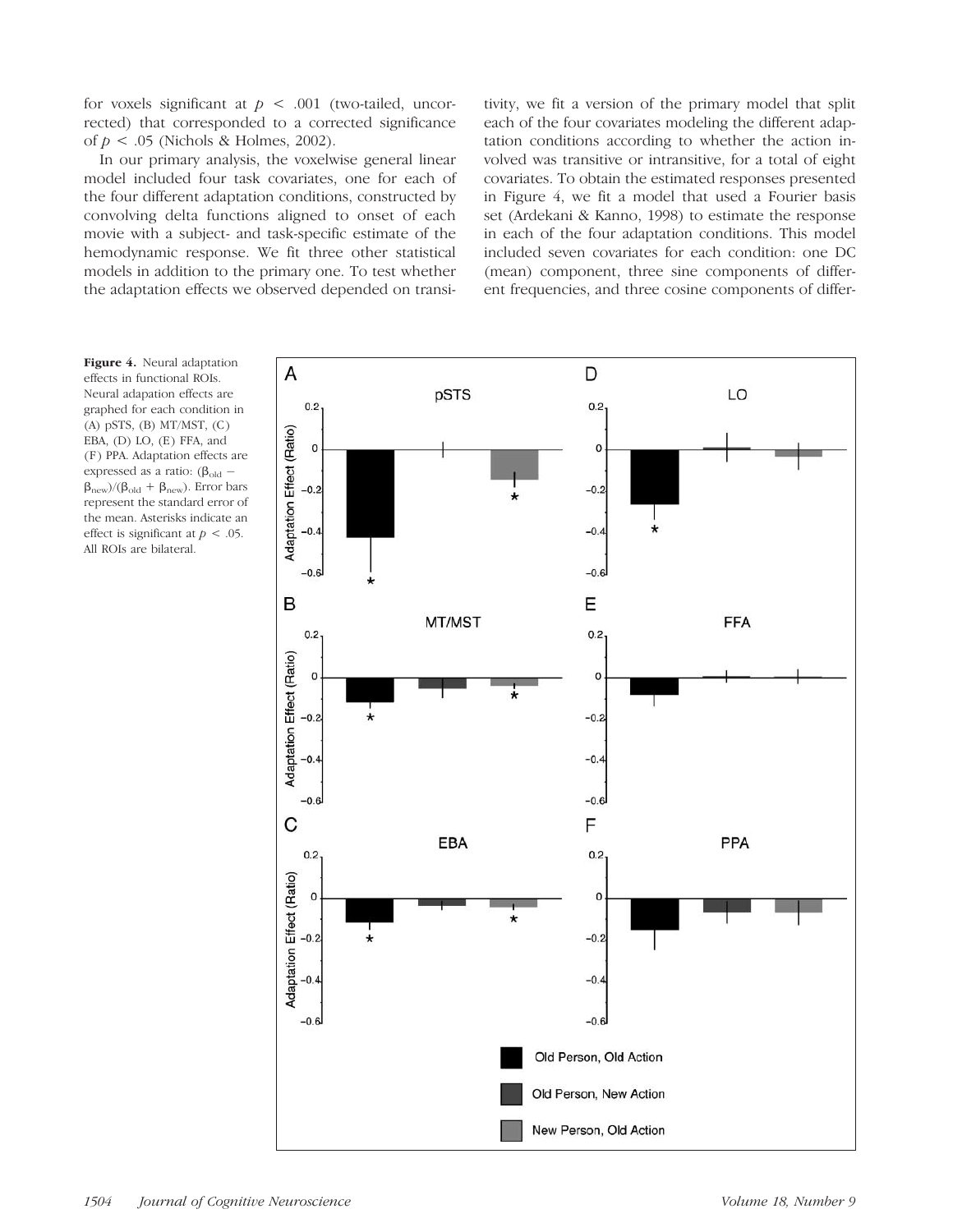Table 1. Behavioral Performance of fMRI Subjects

|                        | Reaction Time<br>(msec) | % Responses<br>$<$ 2 sec |
|------------------------|-------------------------|--------------------------|
| Old Person, Old Action | $926 \pm 70$            | $99.3 \pm 0.5$           |
| Old Person, New Action | $1224 \pm 62$           | $95.8 \pm 1.5$           |
| New Person, Old Action | $1050 \pm 68$           | $98.6 \pm 0.8$           |
| New Person, New Action | $1186 \pm 64$           | $97.2 \pm 1.0$           |

ent frequencies. The estimated response is then the sum of these seven fitted covariates. This model is an analog of a trial average, except in the frequency domain rather than the time domain; a trial average estimates the response at each point in time in the trial, whereas the Fourier model estimates the components of the response at different frequencies. We estimated the responses in each condition in this manner, rather than by calculating a trial average, because the beginning of each trial was jittered with respect to the image repetition time. To evaluate different potential mechanisms for the adaptation effects we observed, we were interested in whether the hemodynamic response peaked at different times in the different adaptation conditions. Our primary model assumed that the shape of the hemodynamic response, including the delay to peak of the response, was the same in each condition. Therefore, to address this question, we also fit a model that allowed the delay to peak to vary across conditions, based on the method developed by Henson, Price, Rugg, Turner, and Friston (2002) and Liao et al. (2002). This method involves fitting two covariates for each condition; the first (the canonical hemodynamic response) primarily fits the height of the response, and the second (the first derivative of the canonical hemodynamic response) primarily fits the delay to peak of the response. The beta values associated with these two covariates can then be used to estimate the delay to peak of the hemodynamic response for that condition.<sup>1</sup>

### RESULTS

#### Behavioral Results

During scanning, subjects performed a speeded judgment for each movie indicating how often they typically see the action being performed (more/less than once a week). Response data indicated that subjects reliably performed the task. Subjects' responses agreed with the typical response (determined in a separate rating study) in  $84 \pm 2\%$  of cases, and were consistent (same response given to different exemplars of the same action) in 90  $\pm$ 2% of cases.

Reaction time data from this task are reported in Table 1. A repeated measures ANOVA indicated a significant effect of condition on reaction time,  $F(3,24)$  = 44.184,  $p \le 0.0001$ . Subjects demonstrated a robust repetition priming, as the Old Person, Old Action condition was significantly faster than all others (paired t test, all  $ps < .0001$ ). Subjects also demonstrated an action-specific priming, with the New Person, Old Action condition being significantly faster than either of the New Action conditions (paired t test, both  $ps < .001$ ). A repeated measures ANOVA also indicated a significant effect of condition on the percentage of responses within the 2-sec time limit,  $F(3,24) = 5.021, p = .0077$ . Specifically, subjects made more responses within the 2-sec time limit for the Old Person, Old Action condition compared to either of the New Action conditions (paired t test, both  $ps < .05$ ).

#### ROI Analyses

For our primary analysis, we functionally identified six bilateral ROIs (see Figure 3). Table 2 provides information about the size of each ROI and the number of subjects for whom we identified each ROI. Within each

|            | ROI Identified in<br>(Fraction of Subjects) | <i>Includes Left</i><br>Hemisphere in<br>(Fraction of Subjects) | Size in Left<br>Hemisphere<br>$\pm$ SEM, Voxels) | Includes Right<br>Hemisphere in<br>(Fraction of Subjects) | Size in Right<br>Hemisphere<br>$\pm$ SEM, Voxels) |
|------------|---------------------------------------------|-----------------------------------------------------------------|--------------------------------------------------|-----------------------------------------------------------|---------------------------------------------------|
| pSTS       | 9/9                                         | 6/9                                                             | $43 \pm 19$                                      | 9/9                                                       | $51 \pm 14$                                       |
| MT/MST     | 9/9                                         | 9/9                                                             | $40 \pm 5$                                       | 9/9                                                       | $58 \pm 5$                                        |
| EBA        | 9/9                                         | 7/9                                                             | $38 \pm 12$                                      | 9/9                                                       | $75 \pm 11$                                       |
| LO.        | 8/9                                         | 8/9                                                             | $44 \pm 15$                                      | 3/9                                                       | $30 \pm 6$                                        |
| FFA        | 8/9                                         | 7/9                                                             | $14 \pm 4$                                       | 8/9                                                       | $32 \pm 8$                                        |
| <b>PPA</b> | 9/9                                         | 9/9                                                             | $60 \pm 16$                                      | 9/9                                                       | $83 \pm 19$                                       |

Table 2. Properties of Functional ROIs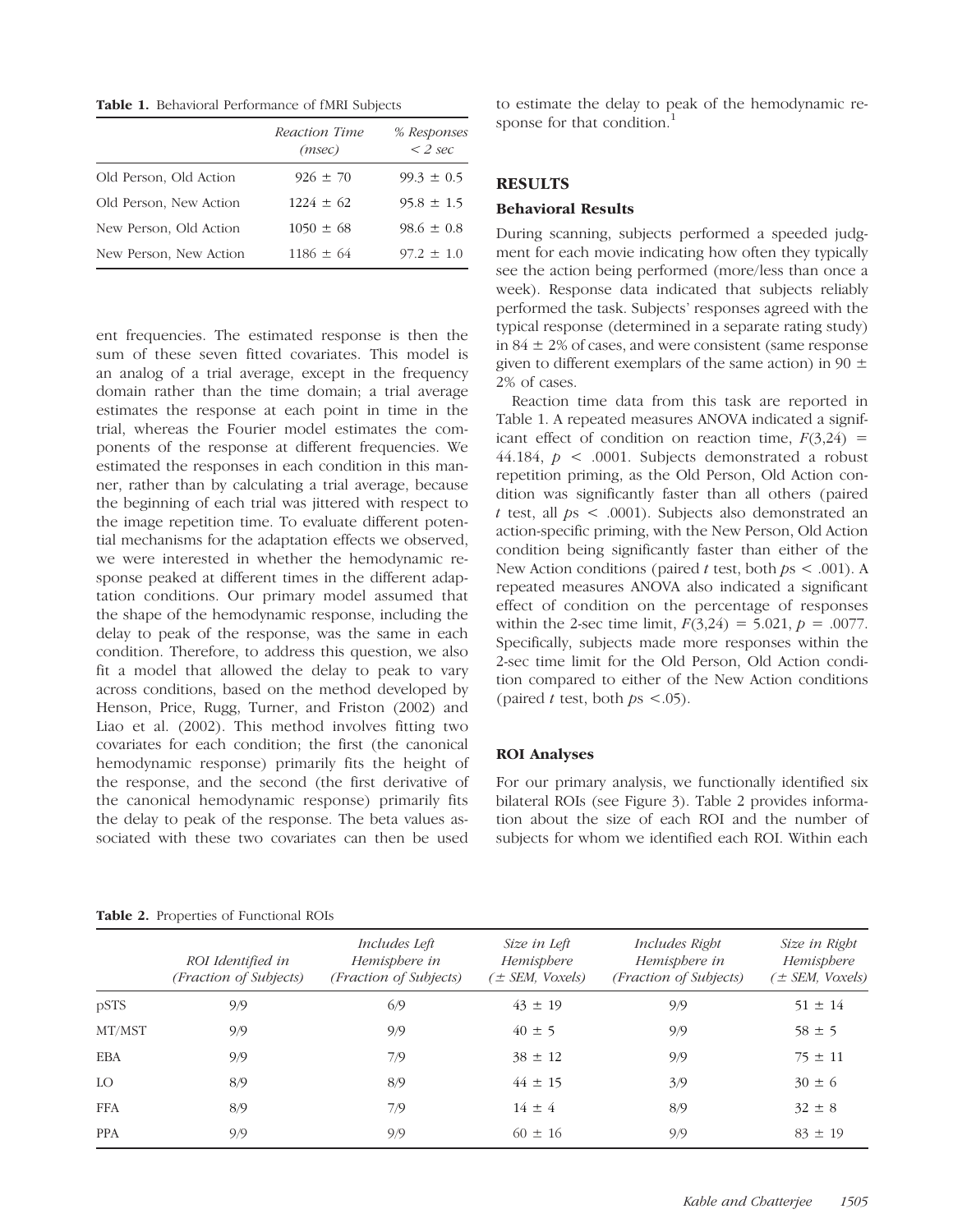subject, we averaged over all voxels in both hemispheres within each ROI and fit a general linear model to the spatially averaged time series. To test whether there were any effects of adaptation condition across subjects, the beta values from this model for each of the four adaptation conditions were entered into a repeated measures ANOVA with adaptation condition as a factor. There was a significant effect of adaptation condition in pSTS,  $F(3,24) = 10.476$ ,  $p = .0001$ ; MT/MST,  $F(3,24) =$ 7.264,  $p = .0012$ ; EBA,  $F(3,24) = 5.967$ ,  $p = .0034$ ; and LO,  $F(3,24) = 10.556$ ,  $p = .0002$ , but not in FFA,  $F(3,21) = 2.205$ ,  $p = .11$ , or PPA,  $F(3,24) = 2.870$ ,  $p = .057$ . To quantify the different adaptation effects, we calculated an adaptation ratio (AR) from the beta values as  $(\beta_{old} - \beta_{new})/(\beta_{old} + \beta_{new})$ . We calculated

three ratios for repetition adaptation (Old Person, Old Action vs. New Person, New Action), action-specific adaptation (New Person, Old Action vs. New Person, New Action) and person-specific adaptation (Old Person, New Action vs. New Person, New Action).

In pSTS (Figures 4A and 5A), there was significant repetition adaptation, AR mean  $\pm SE = -.42 \pm .17$ ,  $t(8) =$  $-2.547$ ,  $p = .034$ , and significant action-specific adaptation, AR =  $-.14 \pm .04$ ,  $t(8) = -3.753$ ,  $p = .0056$ , but no significant person-specific adaptation (AR = .00  $\pm$ .04). In addition, action-specific adaptation was reliably larger than person-specific adaptation in pSTS,  $t(8)$  =  $-3.512$ ,  $p = .0079$ . Both MT/MST (Figures 4B and 5B) and EBA (Figures 4C and 5C) showed significant repetition adaptation, MT/MST: AR =  $-.12 \pm .03$ ,  $t(8) =$ 

Figure 5. Estimated responses in functional ROIs. Mean estimated responses are graphed for each adaptation condition in: (A) pSTS, (B) MT/MST, (C) EBA, (D) LO, (E) FFA, and (F) PPA. Error bars represent the standard error of the mean, across subjects. Responses to each adaptation condition were estimated for an 18-sec window for each subject using an unbiased Fourier basis set (sine and cosine regressors at three frequencies plus one DC component). All ROIs are bilateral.

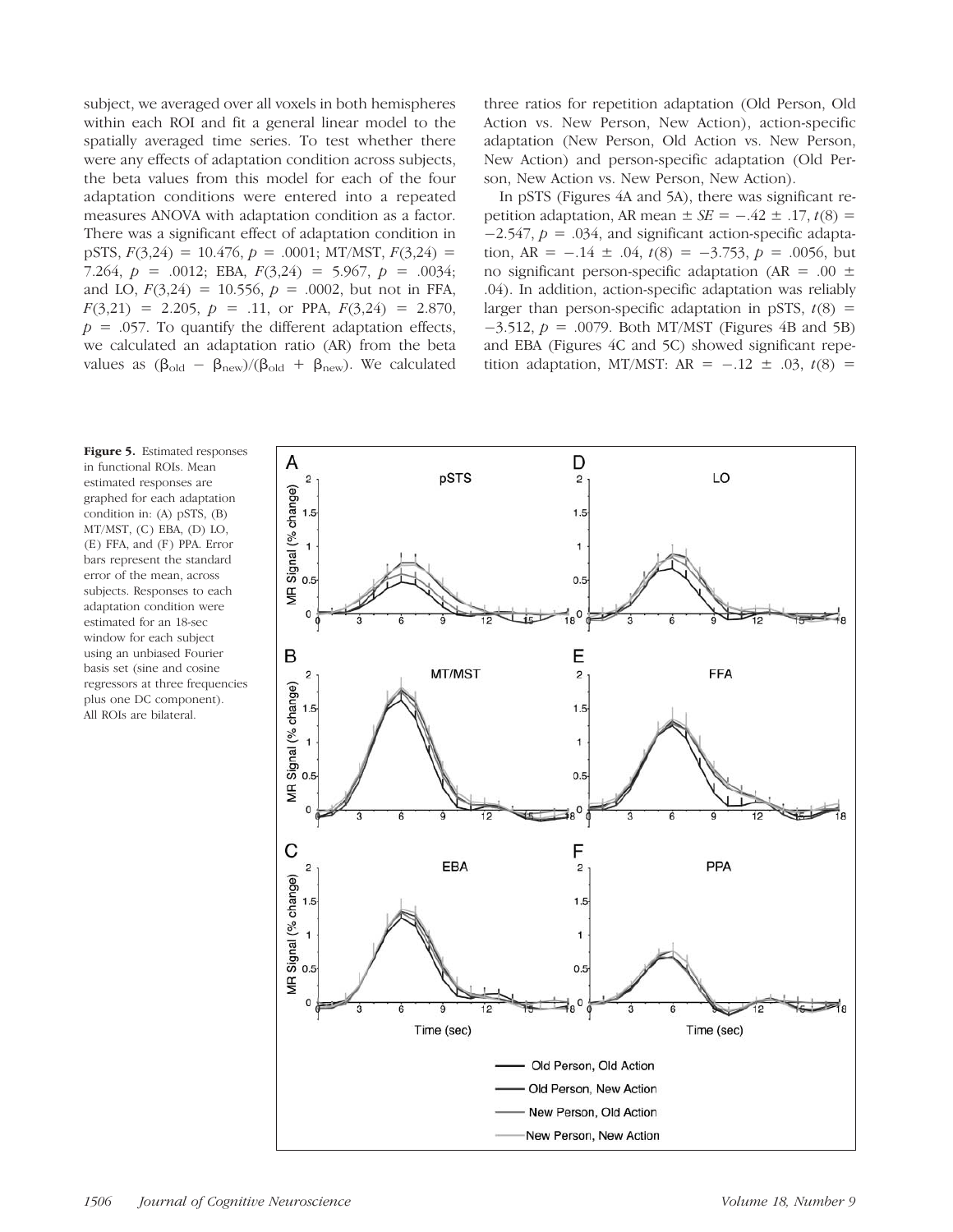$-4.258$ ,  $p = .0028$ ; EBA: AR =  $-.12 \pm .03$ ,  $t(8) =$  $-3.435$ ,  $p = .0089$ , and significant action-specific adaptation, MT/MST: AR =  $-.04 \pm .01$ ,  $t(8) = -4.070$ ,  $p = .0036$ ; EBA: AR =  $-.04 \pm .01$ ,  $t(8) = -3.155$ ,  $p = .014$ . However, although the person-specific adaptation effect did not reach significance in either MT/MST or EBA, MT/MST: AR =  $-.05 \pm .04$ ,  $t(8) = -1.156$ ,  $p = .28$ ; EBA: AR =  $-.03 \pm .02$ ,  $t(8) = -1.753$ ,  $p = .12$ , it was also not reliably different from the action-specific effect (paired t test, both  $ps > .5$ ). In LO (Figures 4D) and 5D), only the repetition adaptation effect reached significance: repetition AR =  $-.26 \pm .07$ ,  $t(7) = -3.721$ ,  $p = .0074$ . FFA (Figures 4E and 5E) showed a similar pattern to LO, but the repetition adaptation effect failed to reach significance: repetition AR =  $-.08 \pm .05$ ,  $t(7) =$  $-1.599$ ,  $p = .15$ . In contrast, none of the adaptation effects reached significance in PPA (Figures 4F and 5F) (all  $ps > .10$ ). Finally, these various patterns of effects across the six ROIs were significantly different from each other. In an ANOVA with ROI and adaptation effect as factors, there was a significant interaction between ROI and adaptation effect,  $F(10,60) = 2.365$ ,  $p = .0197$ .

As shown in Figure 1, half of the movies depicted intransitive actions that only involved movements of the body, whereas half depicted transitive actions that also involved objects. To test whether the adaptation effects we observed depended on transitivity, we fit an additional model that divided each of the four adaptation conditions according to whether they contained a transitive or intransitive action. In ANOVAs with transitivity and adaptation condition as factors, none of the ROIs showed a significant transitivity by adaptation condition interaction (*F* test, all  $ps > .10$ ).

To test for hemispheric differences, we calculated adaptation ratios separately for the left- and right-hemispheric components of each ROI. In ANOVAs with hemisphere and adaptation effect as factors, none of the ROIs showed a significant hemisphere by adaptation effect interaction (*F* test, all  $ps > .10$ ). Furthermore, a direct comparison of action-specific adaptation across hemispheres did not reach significance in pSTS, MT/MST, or EBA (paired t test, all  $ps > .10$ ). However, although not significant, there was a trend for action-specific adaptation to be more reliable in the right hemisphere, pSTS: left AR =  $-.02 \pm .09$ ,  $t(5) = -.220$ ,  $p = .83$ , right AR =  $-.21 \pm .05$ ,  $t(8) = -4.222$ ,  $p = .0029$ ; MT/MST: left AR =  $-0.04 \pm 0.03$ ,  $t(8) = -1.687$ ,  $p = 0.13$ , right AR =  $-0.04 \pm 0.04$ .02,  $t(8) = -2.612$ ,  $p = .031$ ; EBA: left AR =  $-.01 \pm .02$ ,  $t(6) = -.499$ ,  $p = .64$ , right AR =  $-.05 \pm .01$ ,  $t(8) =$  $-3.318, p = .0106.$ 

#### Whole-brain Analysis

In addition to focused hypothesis testing in each ROI, we also performed a whole-brain analysis to detect large effects outside of these ROIs (see Figure 6 and Table 3). The left lateral occipitotemporal cortex showed both significant repetition adaptation (Old Person, Old Action < New Person, New Action), as well as action-specific adaptation (New Person, Old Action < New Person, New Action). In all cases, there was a bilateral effect in lateral occipitotemporal regions at slightly lower thresholds (see Figure 6). We also observed repetition adaptation bilaterally in the ventral occipitotemporal cortex, dorsolateral prefrontal cortex, and dorsomedial prefrontal cortex, and action-specific adaptation in the left ventral prefrontal and bilateral dorsomedial prefrontal cortex. Person-specific adaptation (Old Person, New Action < New Person, New Action) was seen in the ventromedial prefrontal cortex.

### Is Neural Adaptation an Effect of Behavioral Priming?

The neural adaptation effects we observed in pSTS, MT/ MST, and EBA largely correlated with the behavioral priming effects seen in the frequency judgment task (Old Person, Old Action < New Person, Old Action < Old Person, New Action = New Person, New Action). We expected such a correlation between neural activity (in areas involved in action recognition) and behavior (reaction time in the frequency judgment task) given that both measures should reflect improved efficiency of action recognition with repeated stimuli. However, one could argue that neural adaptation is an epiphenomenon of behavioral priming, simply reflecting a global ''shutting down'' of activity as subjects finish the task more quickly (Henson, 2003). The specificity in location of action-specific adaptation argues against this time-ontask account, which would predict widespread effects in all brain regions engaged by the stimuli. However, we performed an additional analysis to disconfirm this timeon-task account. This account, as well as some of the other proposed mechanisms for adaptation (Henson, 2003), predicts that the response peak should occur sooner in adapted conditions because adaptation would be caused by a decrease in the duration of neural activity. We tested whether the adaptation effects we observed were accompanied by a temporal shift in the response peak, using the method developed by Henson et al. (2002) and Liao et al. (2002) (see Methods). A significant shift in the peak response accompanied repetition adaptation (Old Person, Old Action vs. New Person, New Action) in MT/MST,  $t(8) = -7.062$ ,  $p = .0001$ , EBA  $(t(8) = -5.874, p = .0004)$  and FFA  $(t(7) = -2.872, p = .024$ . Intriguingly, in all three cases, the size of this shift was similar to the 260-msec behavioral priming effect seen for the Old Person, Old Action condition (241  $\pm$  34 msec in MT/MST, 223  $\pm$  38 in EBA, and 285  $\pm$  99 in FFA). Such a significant shift for the repetition effect was not found in pSTS, LOC,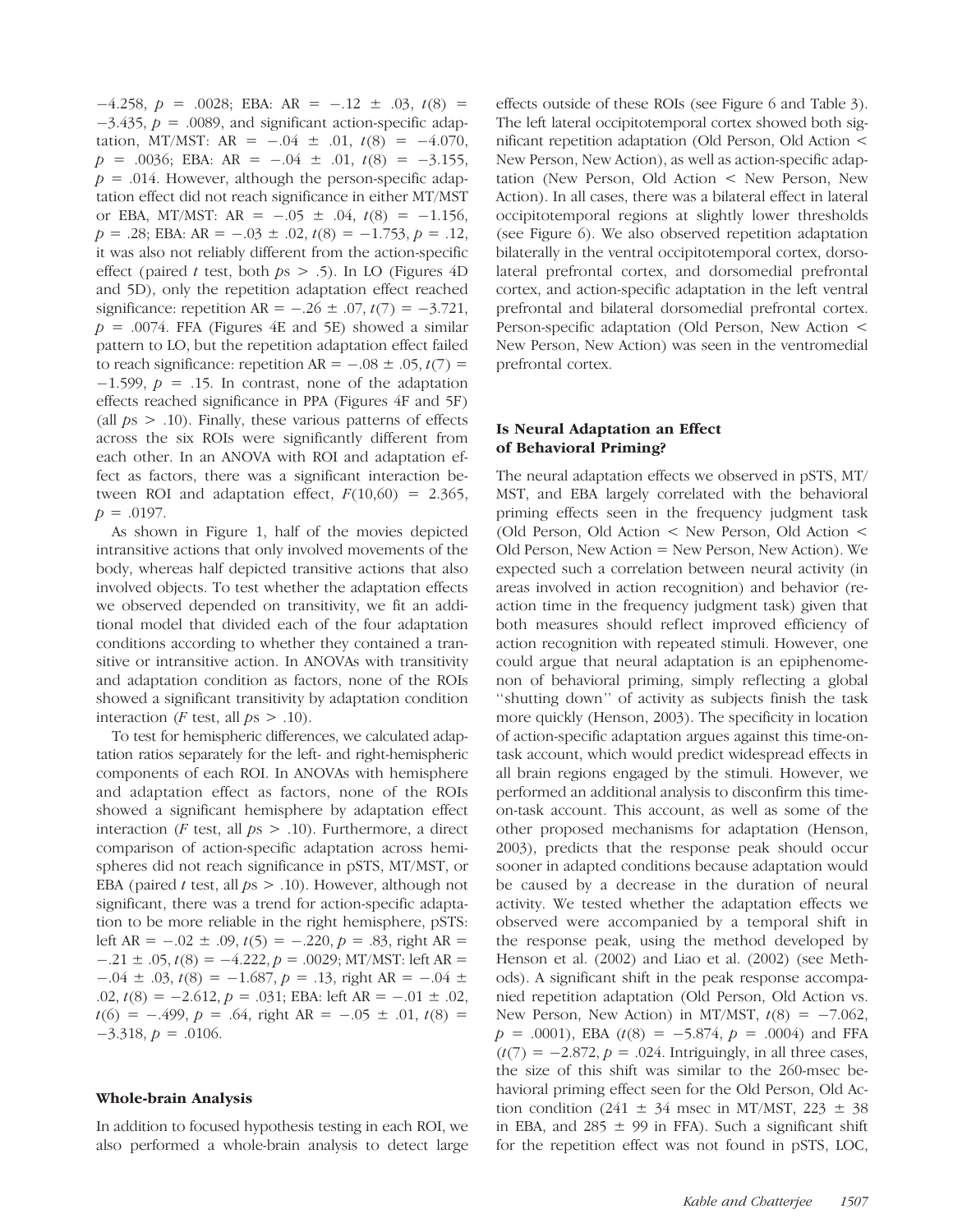

Figure 6. Neural adaptation effects across the whole brain. Displayed are the results of a whole-brain analysis for three contrasts: (A) Old Person, Old Action < New Person, New Action (repetition effect); (B) New Person, Old Action < New Person, New Action (action-specific effect); and (C) Old Person, New Action < New Person, New Action (person-specific effect). Activations are overlaid on the average of each subject's normalized brain. The color gradient goes from  $p < .01$  to  $p < .001$  (both two-tailed, uncorrected).

or PPA (paired t test, all  $ps > .10$ ). More importantly, no significant shift was found in any ROI for the actionspecific or person-specific effects (paired  $t$  test, all  $ps > .30$ ).

## DISCUSSION

We used repetition-related decreases in neural activity to probe the neural bases of action recognition. We found that pSTS, MT/MST, and EBA showed adaptation for stimuli in which the action was repeated but the person involved was not. Although previous studies have found increased activity in these regions when people see actions, our findings demonstrate that these three areas are sensitive to the particular action seen because the identity of the action alone (whether someone is dribbling or kicking) distinguishes repeated from novel actions. Such action-specific adaptation cannot be explained by sensitivity of these areas simply to the presence of motion or the human form. Thus, these results provide compelling evidence that these areas within the lateral occipitotemporal cortex play a critical role in action recognition.

Action recognition likely includes multiple stages, from the perceptual categorization of complex motion patterns to the conceptual understanding of the goal of an action or the intention of the agent (e.g., see the recent model in Giese & Poggio, 2003). Based on the known physiology of these regions ( Jellema, Baker, Wicker, & Perrett, 2000; Andersen, 1997; Perrett et al., 1989), we suggest that adaptation in pSTS reflects action specificity at a more conceptual stage—involving similarities of goals or intentions across different exemplars of particular actions—whereas adaptation in MT/MST reflects action specificity in perceptual processing—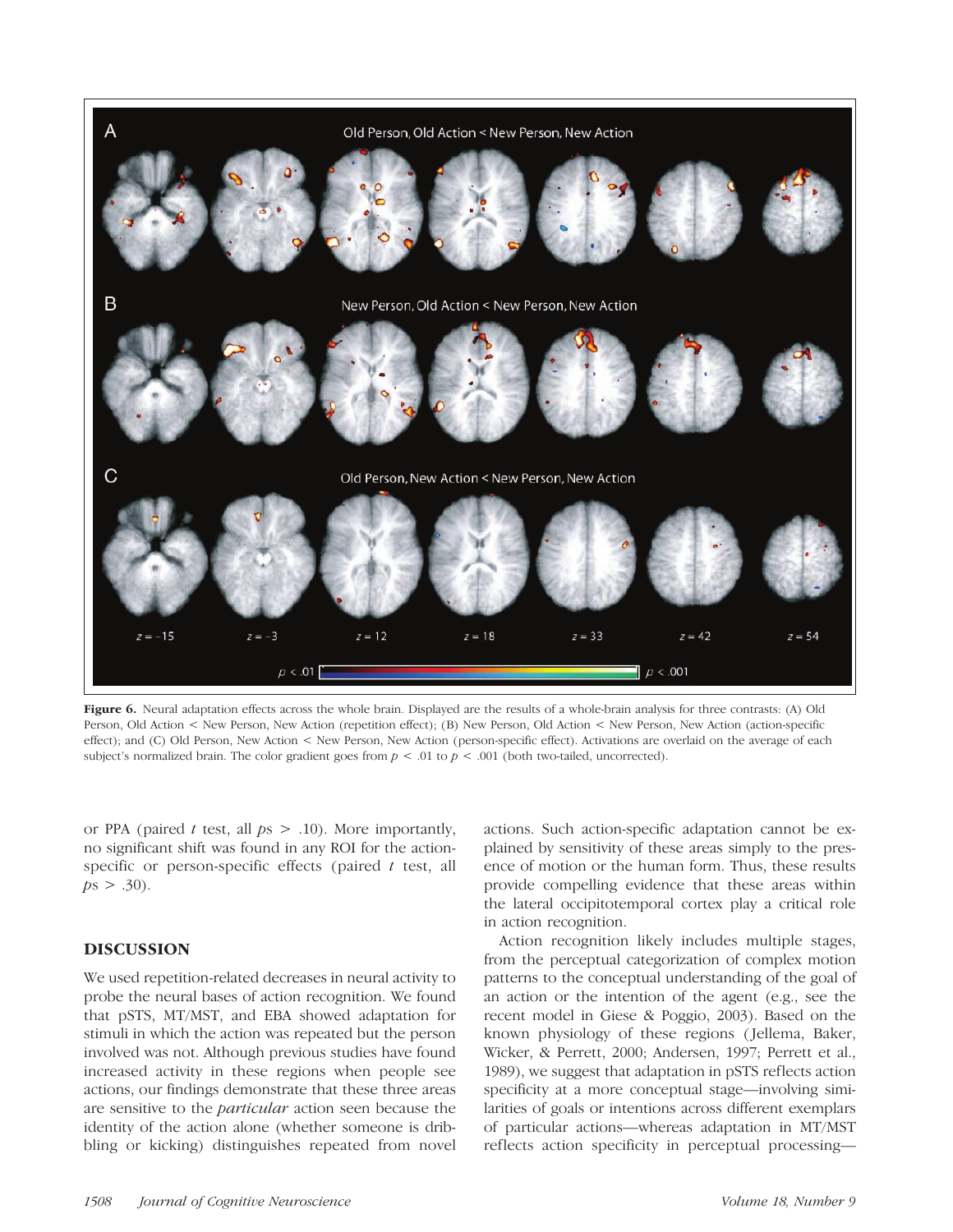| Table 3. Location of Significant Activations in Whole-brain Analysis |  |  |  |  |  |  |
|----------------------------------------------------------------------|--|--|--|--|--|--|
|----------------------------------------------------------------------|--|--|--|--|--|--|

| Anatomical Location of Cluster | MNI Coordinates of Peak Voxel                                                | Peak Voxel (z Value) | Cluster Size (Voxels) |
|--------------------------------|------------------------------------------------------------------------------|----------------------|-----------------------|
|                                | Repetition adaptation (Old Person, Old Action $\lt$ New Person, New Action)  |                      |                       |
| L. ventral temporal            | $-39, -39, -18$                                                              | 3.86                 | 11                    |
| Midbrain                       | $0, -21, -9$                                                                 | 3.97                 | 7                     |
| R. medial prefrontal           | 15, 15, 3                                                                    | 4.26                 | 19                    |
| R. ventral occipital           | $21, -60, 9$                                                                 | 3.67                 | 8                     |
| L. lateral occipitotemporal    | $-54, -72, 12$                                                               | 4.31                 | 31                    |
| R. medial prefrontal           | 12, 24, 33                                                                   | 3.64                 | 8                     |
| R. dorsolateral prefrontal     | 51, 15, 42                                                                   | 3.69                 | 10                    |
| L. dorsolateral prefrontal     | $-24, 9, 51$                                                                 | 4.16                 | 12                    |
| L. medial prefrontal           | $-6, 18, 54$                                                                 | 3.73                 | 15                    |
|                                | Action-specific adaptation (New Person, Old Action < New Person, New Action) |                      |                       |
| L. ventral prefrontal          | $-45, 18, -3$                                                                | 4.71                 | 48                    |
| L. lateral occipitotemporal    | $-48, -54, 12$                                                               | 4.51                 | 16                    |
| R. medial prefrontal           | 9, 27, 27                                                                    | 3.80                 | 11                    |
| L. medial prefrontal           | $-9, 36, 30$                                                                 | 3.58                 | 11                    |
| L. medial prefrontal           | $-6, 18, 54$                                                                 | 4.09                 | 17                    |
|                                | Person-specific adaptation (Old Person, New Action < New Person, New Action) |                      |                       |
| Ventromedial prefrontal        | $0, 24, -15$                                                                 | 3.81                 | 13                    |

All activations significant at a cluster size threshold of  $p < .05$  are reported. Permutation methods were used to determine a significant cluster size for voxels with  $p < .001$  (two-tailed, uncorrected). This threshold was seven to nine voxels, depending on the contrast. L = left; R = right.

involving similarities in the motion patterns across different exemplars. Because the current experiment involved the activation of these representations during visual perception, we consider it an open question whether the same action-specific representations are also activated during motor planning (as suggested by the mirror neuron hypothesis; see Rizzolatti et al., 2001).

pSTS showed the greatest sensitivity and selectivity for repeated actions. The proportional decrease was largest in pSTS, and the action-specific effect in pSTS was reliably larger than the person-specific effect. Previous studies have shown that regions of the superior temporal sulcus show greater activity for moving compared to stationary bodies, for point-light biological motion compared to random-dot motion, or for moving bodies compared to moving objects (Beauchamp, Lee, Haxby, & Martin, 2002; Rizzolatti et al., 2001; Allison et al., 2000; Grossman et al., 2000; Decety & Grezes, 1999; Bonda et al., 1996; Howard et al., 1996). These findings could potentially be explained by the presence of biological motion or by the joint presence of motion and a biological form. Saxe, Xiao, Kovacs, Perrett, and Kanwisher

(2004) found differences in activity in the superior temporal sulcus between conditions that were matched on the precise pattern of visible motion and concluded that this region responds to the perception of intentional action rather than biological motion alone. Our finding that pSTS shows action-specific adaptation demonstrates that neural activity in this region is not only sensitive to biological motion or intentional actions, but also distinguishes between different particular actions. Consistent with the idea that pSTS harbors conceptual representations of particular actions, this region also shows greater activity for action words (Kable et al., 2002, 2005), and lesions in this area impair conceptual knowledge about actions (Tranel, Kemmerer, Adolphs, Damasio, & Damasio, 2003).

Although the effect was smaller, we also observed action-specific adaptation in MT/MST. Although MT/ MST's role in motion processing is well known, the action-specific adaptation we report cannot be explained merely by the presence of motion because *all* of the movies contained motion. Nor can this effect be explained by repetition of the same exact pattern of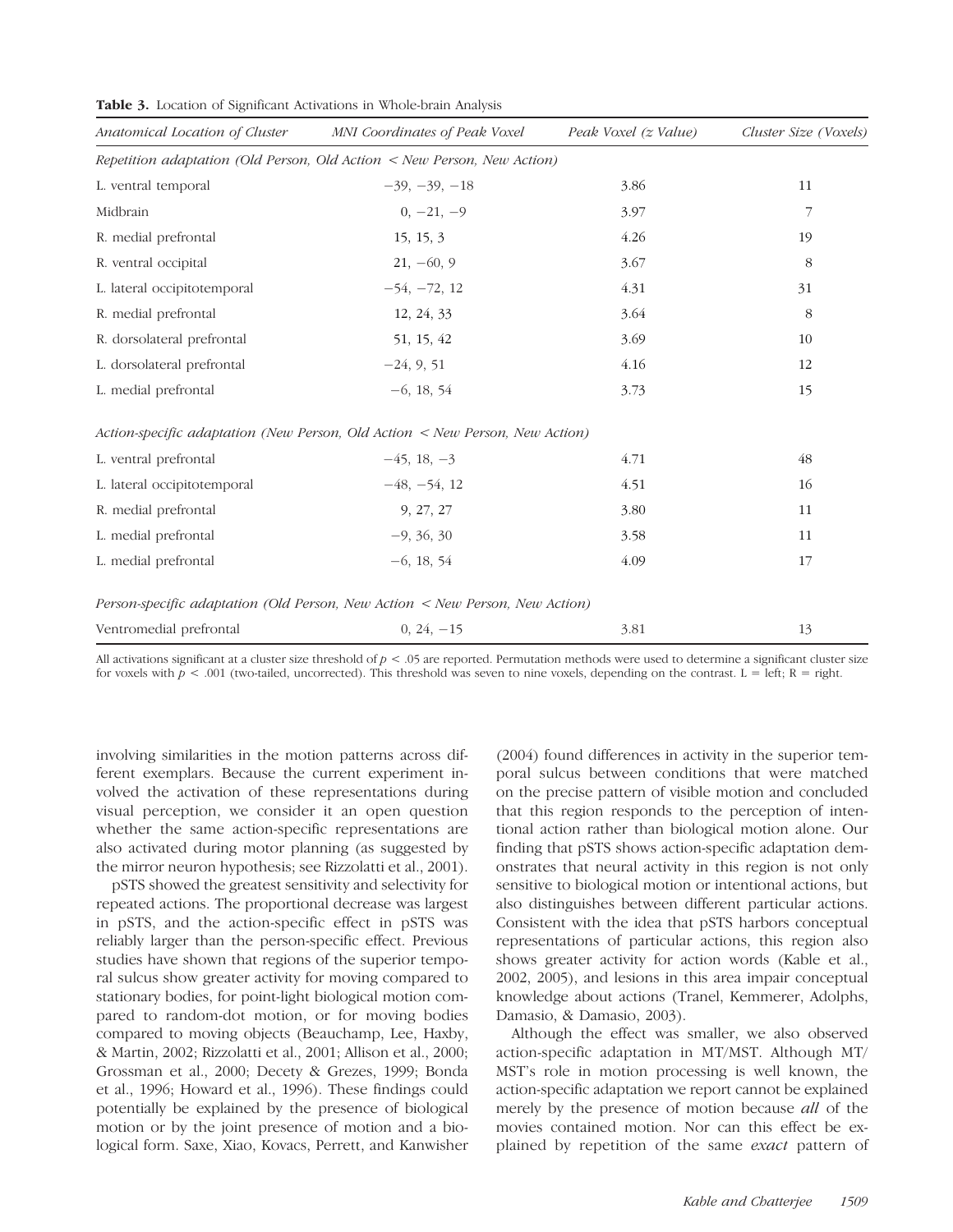motion because different people naturally perform the same action in different manners. Nor can this effect be explained by repetition of a simple component of the motion pattern, such as overall direction, because in our stimuli the overall direction of motion does not distinguish between different actions (rightward motion does not distinguish between walking, marching, crawling, skipping, jumping, rolling, or cartwheeling). Rather, action-specific adaptation is best explained by similarities between different exemplars in a higher dimensional space that incorporates multiple components of the motion pattern. To our knowledge, this is the first demonstration that motion processing within MT/MST differentiates between particular actions. This sensitivity might explain activation in human MT/MST for static pictures of actions (Kable et al., 2002; Damasio et al., 2001; Kourtzi & Kanwisher, 2000).

EBA also exhibited action-specific adaptation. Although less is known about the response properties of this region, the initial report characterizing EBA hypothesized that it might be involved in the recognition of actions performed by human bodies (Downing et al., 2001). The finding that the EBA shows adaptation for repeated actions establishes that this region participates in action recognition, perhaps through an analysis of the body postures involved in different actions.

The pSTS, MT/MST, and EBA ROIs were all bilateral, and thus included voxels in both hemispheres in most subjects (Table 2). Action recognition impairments have been associated with left-hemisphere damage (Gainotti & Lemmo, 1976). In contrast, fMRI studies have generally found bilateral or right-lateralized activity when subjects view actions (Saxe et al., 2004; Kable et al., 2002; Grossman et al., 2000). We did not find conclusive evidence for hemispheric differences in action-specific adaptation. The pSTS, MT/MST, and EBA ROIs generally included more voxels from the right hemisphere (Table 2), and an analysis dividing these ROIs by hemisphere found a trend for greater action-specific adaptation in the right hemisphere. However, in the whole brain analysis, action-specific adaptation was stronger in the left lateral occipitotemporal cortex (Table 3 and Figure 6).

Our finding that some brain regions contain action representations that are abstracted away from the agents involved has important implications for cognitive development. Children consistently learn verbs after nouns, and the action referent for a verb is far less transparent than the object referent for a noun. Mandler (2004) suggests that the ability to abstract actions from the specific details of the individual objects involved may be required before a spatial event can be mapped onto language. Similarly, Gentner (2003) suggests that the recognition of actions as distinct from the agent is a central feature of ''why we're so smart,'' allowing a cognitive shift from conceptualizing concrete perceptual objects to conceptualizing more abstract relations among objects. The lateral occipitotemporal region containing pSTS, MT/MST, and EBA is well situated to integrate auditory input with motion information and social cues to establish verbal labels for actions. In addition, the lateral temporal cortex is one of the regions that matures last in the developing brain (Gogtay et al., 2004), suggesting that this region is engaged in relatively complex aspects of perceptual cognition.

## Other Brain Regions

In contrast to our findings in pSTS, MT/MST, and EBA, we did not find action-specific or person-specific adaptation in LO, PPA, or FFA. We did find repetition adaptation in LO and a significantly earlier time to peak in FFA for the repetition condition. Because the action clips contain both people and objects, such repetition effects are consistent with previous findings of adaptation for faces or objects in the fusiform gyrus and LO ( James et al., 2002; Vuilleumier et al., 2002; Koutstaal et al., 2001; Grill-Spector et al., 1999). Given FFA's role in face recognition, one might have expected person-specific adaptation in this area. However, in our stimuli, the whole body was visible and moving, so cues other than the face may have been more important in identifying the person.

We did, however, detect person-specific adaptation in the ventromedial prefrontal cortex in the whole-brain analysis. Our ability to detect such person-specific effects in at least one region strengthens the specificity of the action-specific effects we found in other regions. Personspecific activity in the ventromedial prefrontal cortex may reflect conceptual representations of individual people, as this region also shows greater activity when subjects name people compared to animals or tools (Damasio, Tranel, Grabowski, Adolphs, & Damasio, 2004), and damage to this area produces profound deficits in social interaction (Eslinger & Damasio, 1985).

In the whole-brain analysis, we also detected actionspecific adaptation in the ventrolateral and dorsomedial prefrontal cortex. Previous studies of the mirror neuron system in humans and monkeys have suggested a role for the ventrolateral prefrontal cortex in action recognition (Rizzolatti et al., 2001), and the action-specific responses we report are consistent with this role. However, we should also note that there are alternative explanations of these effects in terms of motor planning. Because the same action entailed the same motor response in our task, the effects in the ventrolateral and dorsomedial prefrontal cortex could reflect adaptation related to the selection or preparation of the taskrelated motor response (Dobbins et al., 2004). A related possibility is that subjects could have reflexively prepared the same action they were viewing, and the effects in the ventrolateral and dorsomedial prefrontal cortex reflect adaptation of this task-unrelated motor planning.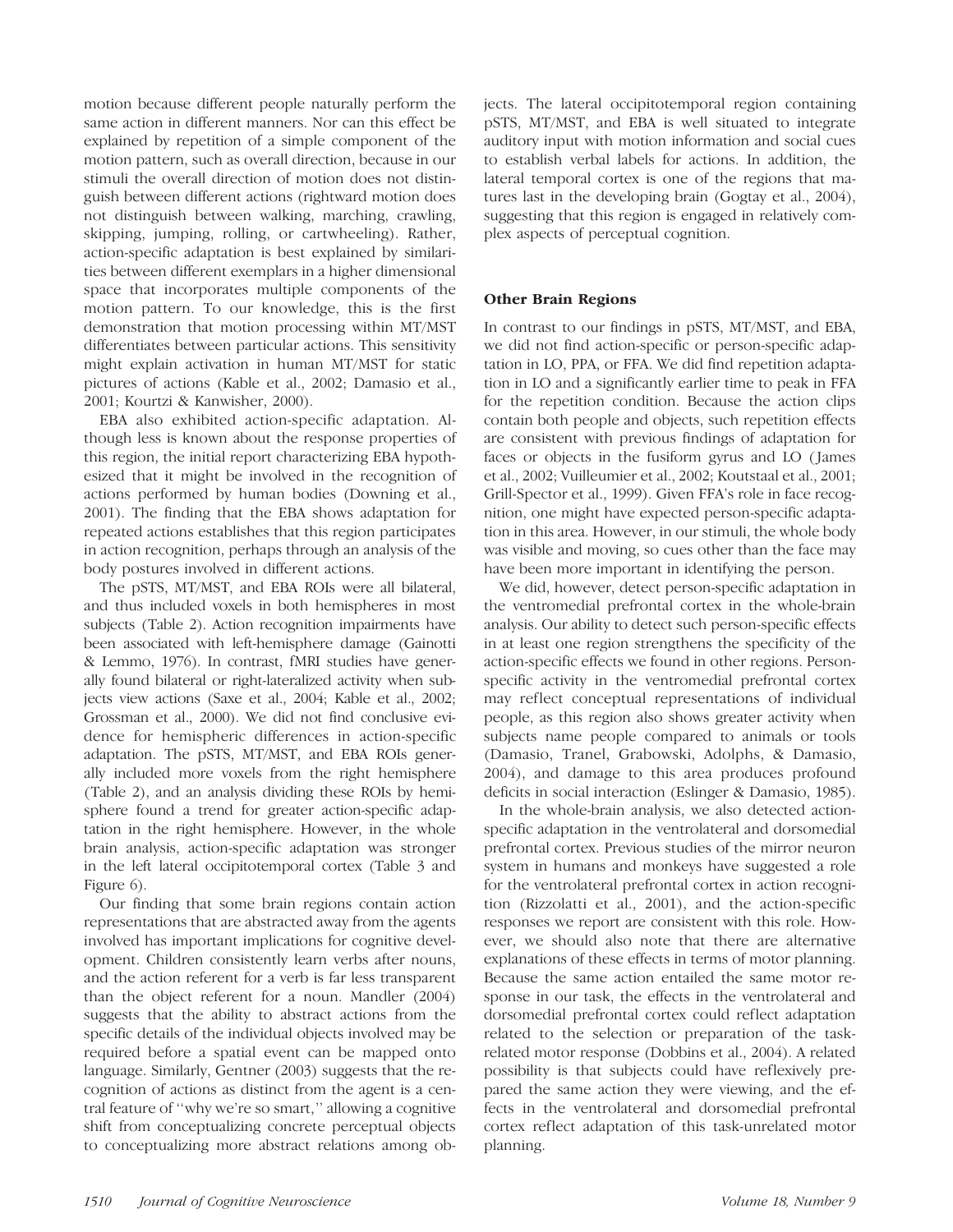Perhaps surprisingly, the whole-brain analysis did not reveal action-specific adaptation in the inferior parietal cortex. Many previous studies have associated action recognition or action knowledge impairments with damage to the left inferior parietal cortex (Tranel et al., 2003; Varney & Damasio, 1987; Ferro, Martins, Mariano, & Caldas, 1983; Heilman, Rothi, & Valenstein, 1982). Although the role of the inferior parietal cortex is emphasized in these discussions, it should be noted that most impaired patients also have damage to the posterior superior and middle temporal gyrus (Varney & Damasio, 1987; Ferro et al., 1983; Heilman et al., 1982). However, even if the critical region for action recognition impairments is the inferior parietal cortex, there are three possible reasons why we did not see action-specific adaptation there. First, adaptation would not be seen if the critical role played by the inferior parietal cortex was similar for all actions and thus not action specific for example, a general role of spatial and temporal processing in perceiving sequential movements. Second, the actions we studied did not focus on grasping and reaching, as is common in apraxia studies. A recent study that did find action-specific activity in the inferior parietal cortex (Shmuelof & Zohary, 2005) used actions involving different kinds of grasping motions, with only the hand and forearm of the actor visible. In contrast, the actions in our experiment mostly involved the whole body, and the agent's whole body was visible. Third, the inferior parietal cortex may specifically instantiate knowledge of the mechanical advantages afforded by tools, a knowledge domain not emphasized in our experiment.

### Alternative Explanations for Adaptation Effects

In general, our conclusions are consistent with several proposed neuronal mechanisms for fMRI adaptation, such as decreased firing of all neurons responsive to the stimulus (Grill-Spector & Malach, 2001), the formation of sparser representations using fewer neurons (Wiggs & Martin, 1998), or more efficient access of preexisting representations (Henson, 2003). However, there are two other explanations for adaptation, based on attentional effects, which should be considered. Because these explanations undercut the logic of adaptation designs, they are a concern for all studies using this technique.

One alternative explanation is that adaptation is an attentional by-product of behavioral priming (Henson, 2003). The signal decreases we observed might reflect a decreased duration of neural activity simply because brain regions engaged by the stimuli shut down as the subject finishes the task earlier. For two reasons, such a time-on-task explanation could not account for actionspecific adaptation in pSTS, MT/MST, and EBA. First, the pattern of adaptation differed significantly across the ROIs we examined, indicating that action-specific adaptation was not a general effect observed in all active

regions. Similarly, in the whole-brain analysis, we failed to observe action-specific adaptation in many regions such as the primary visual cortex—that were active during the action movies. Second, the time-on-task explanation is predicated on signal decreases from a decreased duration of neural activity, which would have an earlier hemodynamic response peak. However, we detected no significant change in the time to peak associated with action-specific adaptation.

A related but distinct explanation is that adaptation directly reflects nonspecific attentional processing. pSTS, MT/MST, and EBA might be involved in the general deployment of attention, and thus show decreased activity during those conditions that subjects finish more quickly. However, such an attentional explanation is not consistent with previous findings because it predicts that pSTS, MT/MST, and EBA should show adaptation for any condition associated with behavioral priming. When subjects attend to object identity, they exhibit behavioral priming for different views or different exemplars of previously seen objects, yet lateral occipitotemporal areas do not exhibit object-specific adaptation under these circumstances. Rather, object-specific adaptation is observed in the ventral occipitotemporal cortex ( James et al., 2002; Vuilleumier et al., 2002; Koutstaal et al., 2001).

### **Conclusion**

In conclusion, we have demonstrated that three areas within the lateral occipitotemporal cortex—pSTS, MT/ MST, and EBA—are involved in action recognition, and that the sensitivity of these areas is more complex than hitherto considered. Given that actions involve changes in the relationship between objects in space, it is not surprising that these areas are located in an intermediate position on the cortical surface between more dorsal parietal areas involved in spatial processing and more ventral occipitotemporal areas involved in object recognition. Consistent with anatomical evidence (Boussaoud, Ungerleider, & Desimone, 1990), these results suggest the existence of a ''ventrodorsal'' or ''lateral'' stream of visual processing, including the classical dorsal stream areas MT and MST, which is important for action recognition.

### Appendix

Example of the actions and persons used as stimuli are provided. Each of the 48 different actions and 48 different people are represented, and the examples are categorized according to whether the action was transitive/intransitive and common/uncommon. Only a single frame from the full movie is shown. While these frames are shown in grayscale, the movie were presented to the subjects in color.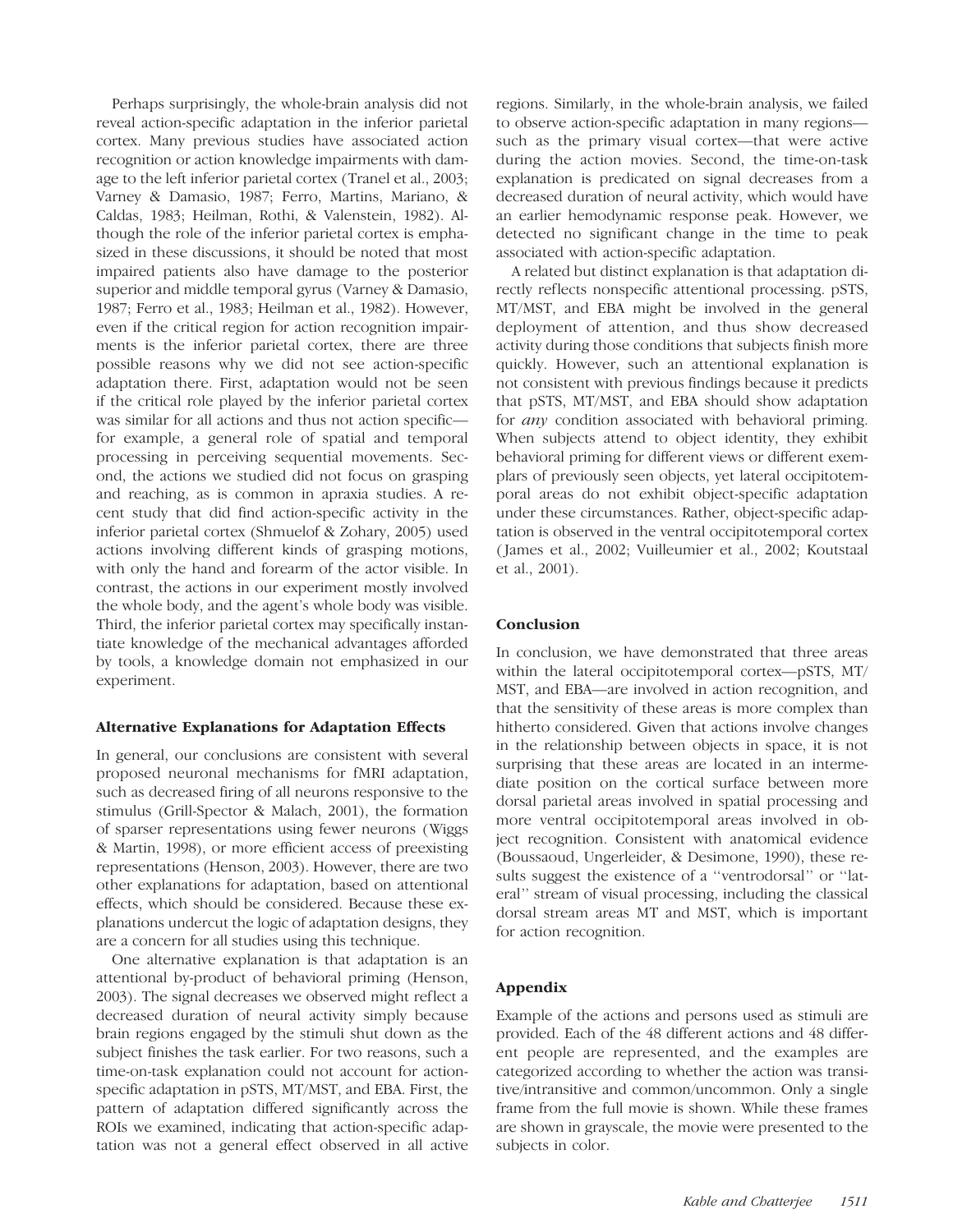## Intransitive, Common







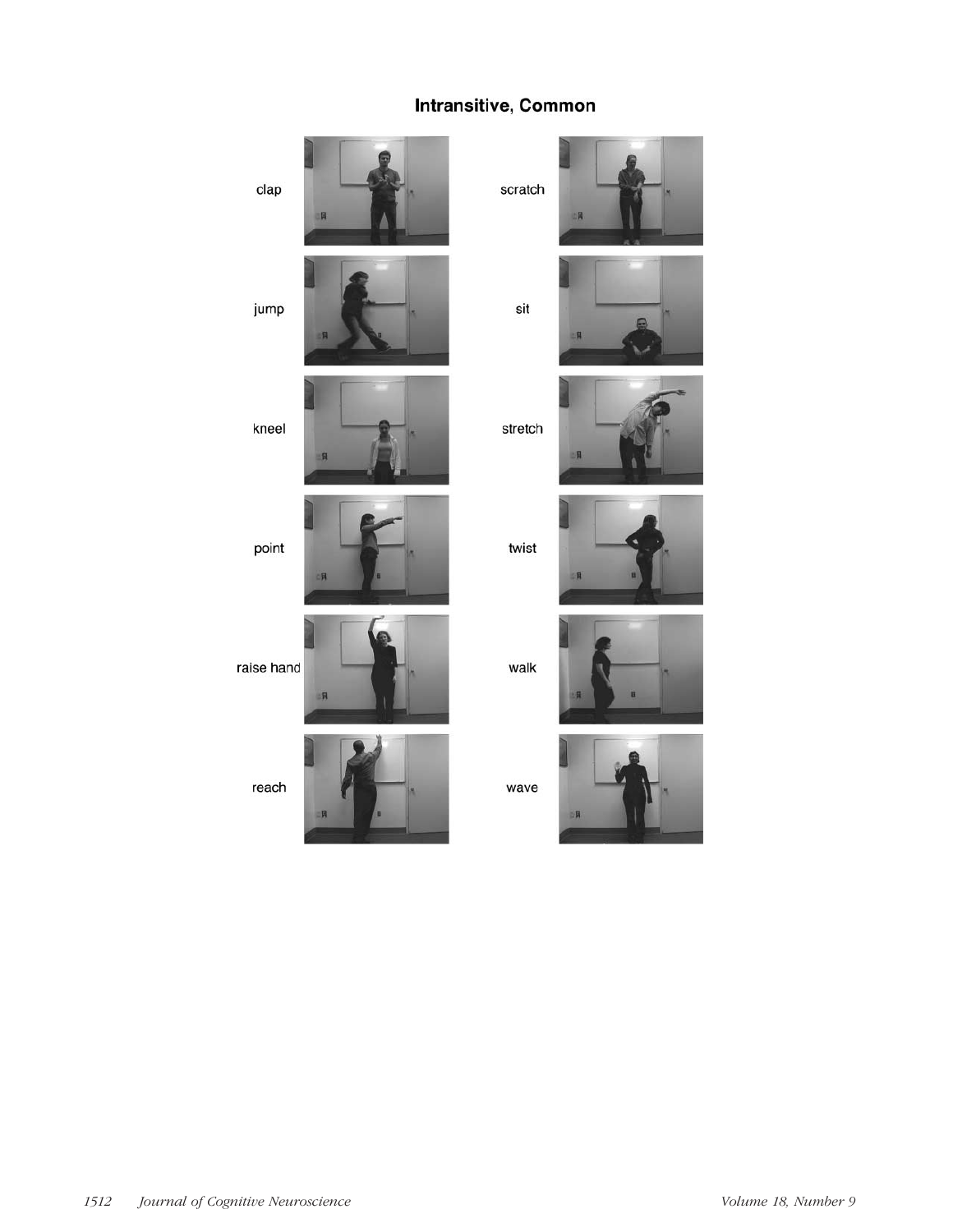## Intransitive, Uncommon



kick



stomp



Kable and Chatterjee 1513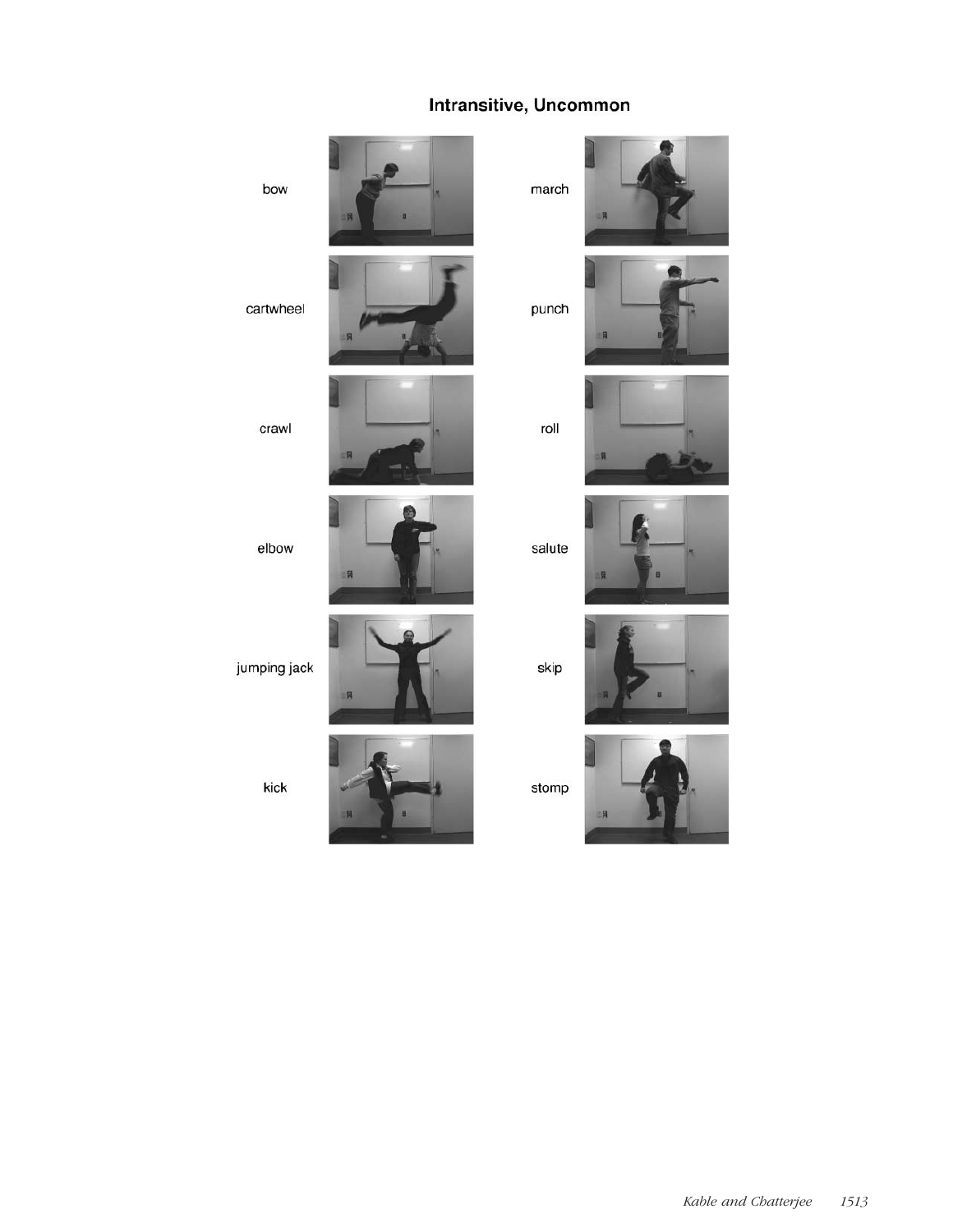## Transitive, Common















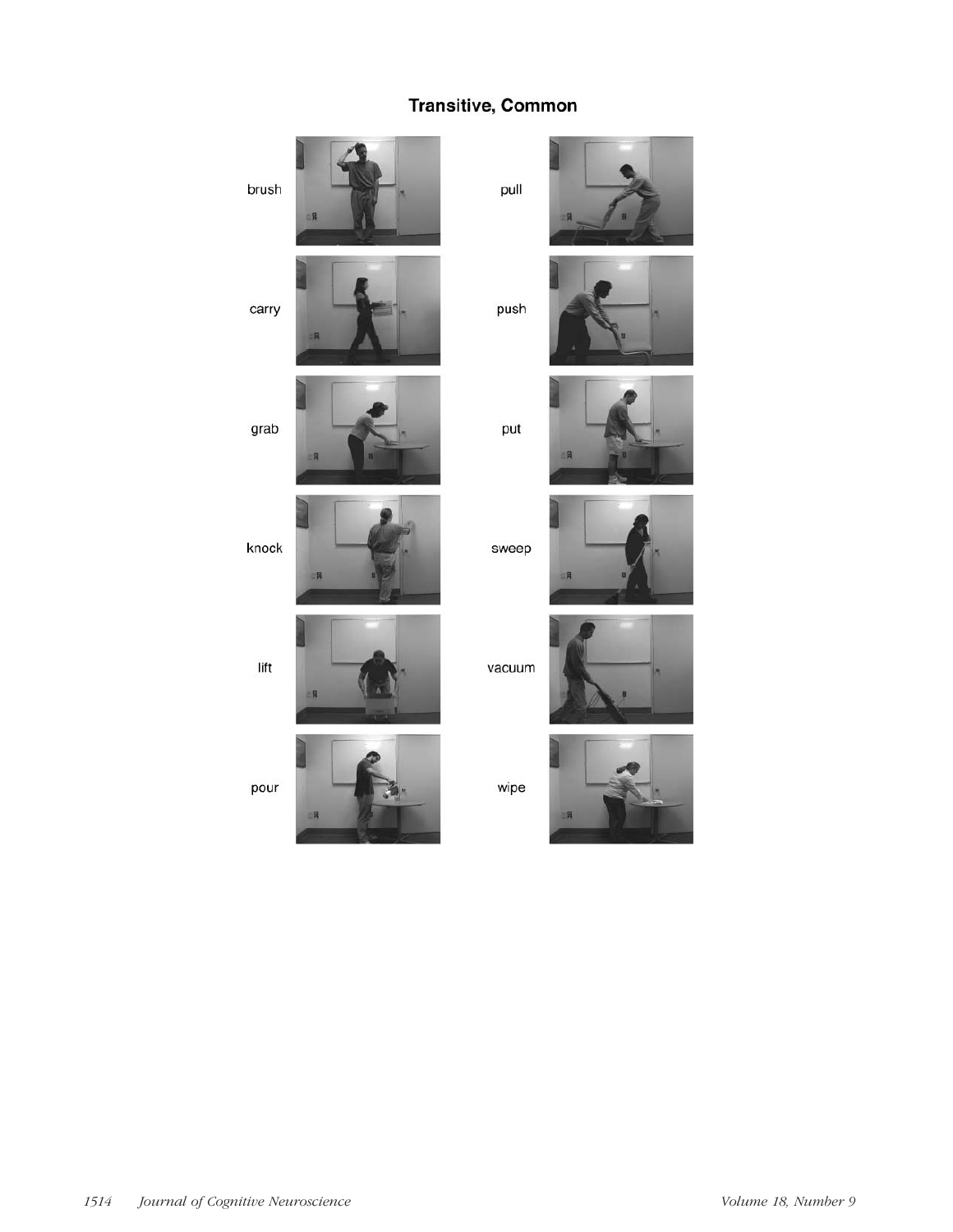## **Transitive, Uncommon**



kick

screw **IR** 





shoot









twirl

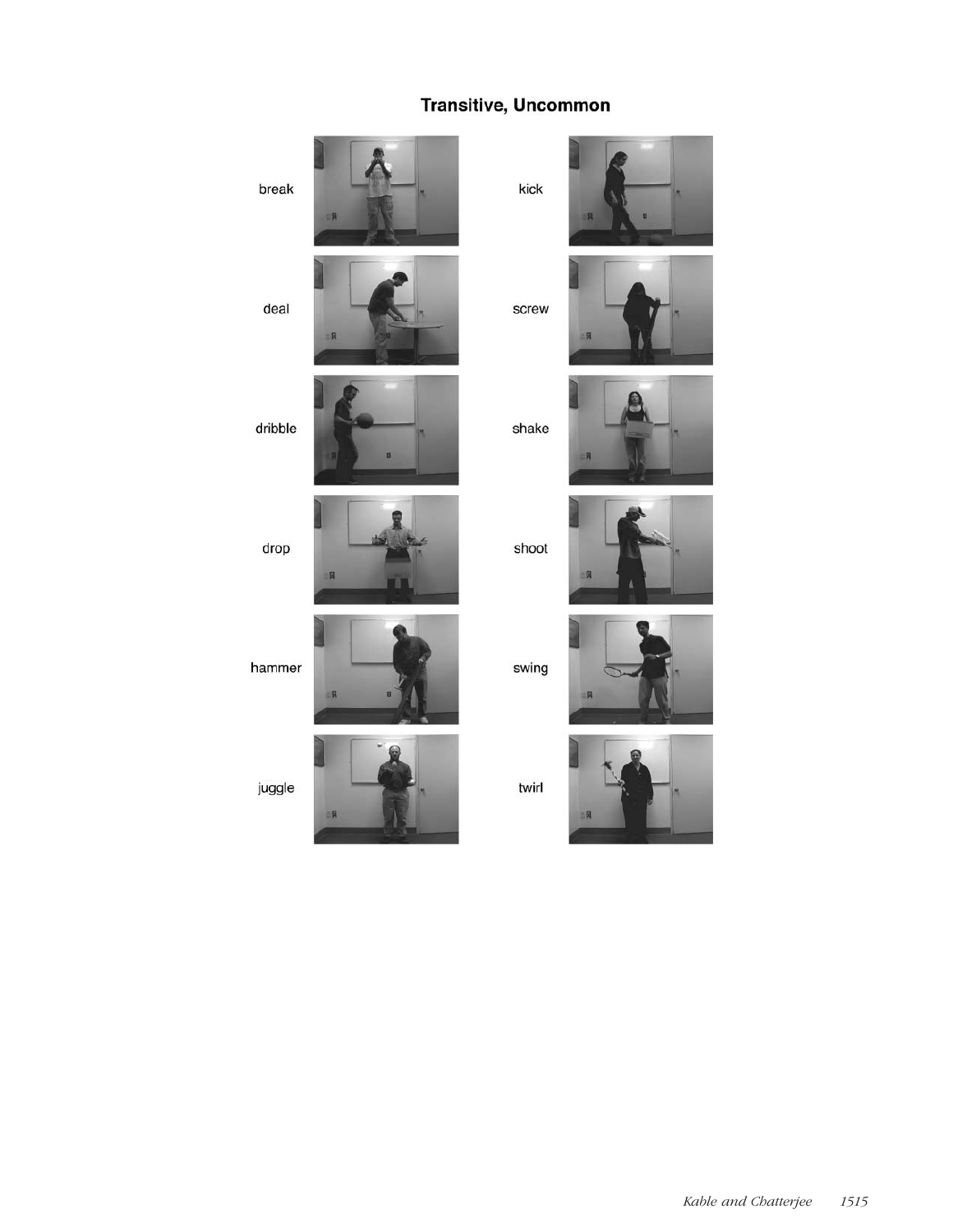#### Acknowledgments

We thank Emily Grossman for providing the stimuli for the biological motion localizer, and Russell Epstein and Steve Higgins for providing some of the stimuli for the localizer for category-specific areas. This research was supported by an NSF fellowship to J. W. K. and NIH grant R01-004817 to A. C.

Reprint requests should be sent to Anjan Chatterjee, 3 West Gates Building, 3400 Spruce Street, Department of Neurology, University of Pennsylvania, Philadelphia, PA 19104-4283, or via e-mail: anjan@mail.med.upenn.edu.

#### Note

1. In the place of the canonical hemodynamic response and its first derivative, we used the first and second eigenvectors from an analysis of the variability in hemodynamic responses in a large group of subjects (Aguirre et al., 1998). The first eigenvector is similar in shape to the canonical hemodynamic response, and the second eigenvector primarily shifts this response in time, just like the first derivative. This necessitated using a slightly different formula from the one provided by Henson et al. (2002) to calculate the time to peak of the response. The formula used was: peak (sec) =  $2.2295 - (2 \times 2.2295)/(1 + e^{1.7737} \times \beta$ (second eigenvector)/ $\beta$ (first eigenvector)).

### **REFERENCES**

- Aguirre, G. K., Zarahn, E., & D'Esposito, M. (1997). Empirical analyses of BOLD fMRI statistics. II. Spatially smoothed data collected under null-hypothesis and experimental conditions. Neuroimage, 5, 199–212.
- Aguirre, G. K., Zarahn, E., & D'Esposito, M. (1998). The variability of human, BOLD hemodynamic responses. Neuroimage, 8, 360–369.
- Allison, T., Puce, A., & McCarthy, G. (2000). Social perception from visual cues: Role of the STS region. Trends in Cognitive Sciences, 4, 267–278.
- Andersen, R. A. (1997). Neural mechanisms of visual motion perception in primates. Neuron, 18, 865–872.
- Ardekani, B. A., & Kanno, I. (1998). Statistical methods for detecting activated regions in functional MRI of the brain. Magnetic Resonance Imaging, 16, 1217–1225.
- Beauchamp, M. S., Lee, K. E., Haxby, J. V., & Martin, A. (2002). Parallel visual motion processing streams for manipulable objects and human movements. Neuron, 34, 149–159.
- Bonda, E., Petrides, M., Ostry, D., & Evans, A. (1996). Specific involvement of human parietal systems and the amygdala in the perception of biological motion. Journal of Neuroscience, 16, 3737–3744.
- Boussaoud, D., Ungerleider, L. G., & Desimone, R. (1990). Pathways for motion analysis: Cortical connections of the medial superior temporal and fundus of the superior temporal visual areas in the macaque. Journal of Comparative Neurology, 296, 462–495.
- Buccino, G., Lui, F., Canessa, N., Patteri, I., Lagravinese, G., Benuzzi, F., Porro, C. A., & Rizzolatti, G. (2004). Neural circuits involved in the recognition of actions performed by nonconspecifics: An fMRI study. Journal of Cognitive Neuroscience, 16, 114–126.
- Damasio, H., Grabowski, T. J., Tranel, D., Ponto, L. L., Hichwa, R. D., & Damasio, A. R. (2001). Neural correlates of naming actions and of naming spatial relations. Neuroimage, 13, 1053–1064.
- Damasio, H., Tranel, D., Grabowski, T., Adolphs, R., & Damasio, A. (2004). Neural systems behind word and concept retrieval. Cognition, 92, 179–229.
- Decety, J., & Grezes, J. (1999). Neural mechanisms subserving the perception of human actions. Trends in Cognitive Sciences, 3, 172–178.
- Dobbins, I. G., Schnyer, D. M., Verfaellie, M., & Schacter, D. L. (2004). Cortical activity reductions during repetition priming can result from rapid response learning. Nature, 428, 316–319.
- Downing, P. E., Jiang, Y., Shuman, M., & Kanwisher, N. (2001). A cortical area selective for visual processing of the human body. Science, 293, 2470–2473.
- Epstein, R., Graham, K. S., & Downing, P. E. (2003). Viewpoint-specific scene representations in human parahippocampal cortex. Neuron, 37, 865–876.
- Epstein, R., & Kanwisher, N. (1998). A cortical representation of the local visual environment. Nature, 392, 598–601.
- Eslinger, P. J., & Damasio, A. R. (1985). Severe disturbance of higher cognition after bilateral frontal lobe ablation: Patient EVR. Neurology, 35, 1731–1741.
- Ferreira, C. T., Ceccaldi, M., Giusiano, B., & Poncet, M. (1998). Separate visual pathways for perception of actions and objects: Evidence from a case of apperceptive agnosia. Journal of Neurology, Neurosurgery and Psychiatry, 65, 382–385.
- Ferro, J. M., Martins, I. P., Mariano, G., & Caldas, A. C. (1983). CT scan correlates of gesture recognition. Journal of Neurology, Neurosurgery and Psychiatry, 46, 943–952.
- Gainotti, G., & Lemmo, M. S. (1976). Comprehension of symbolic gestures in aphasia. Brain and Language, 3, 451–460.
- Gentner, D. (2003). Why we are so smart. In D. Gentner & S. Goldin-Meadows (Eds.), Language in mind (pp. 195–235). Cambridge: MIT Press.
- Giese, M. A., & Poggio, T. (2003). Neural mechanisms for the recognition of biological movements. Nature Reviews Neuroscience, 4, 179–192.
- Gogtay, N., Giedd, J. N., Lusk, L., Hayashi, K. M., Greenstein, D., Vaituzis, A. C., Nugent, T. F., III, Herman, D. H., Clasen, L. S., Toga, A. W., Rapoport, J. L., & Thompson, P. M. (2004). Dynamic mapping of human cortical development during childhood through early adulthood. Proceedings of the National Academy of Sciences, U.S.A., 101, 8174–8179.
- Goodale, M. A., & Milner, A. D. (1992). Separate visual pathways for perception and action. Trends in Neurosciences, 15, 20–25.
- Grill-Spector, K., Kushnir, T., Edelman, S., Avidan, G., Itzchak, Y., & Malach, R. (1999). Differential processing of objects under various viewing conditions in the human lateral occipital complex. Neuron, 24, 187–203.
- Grill-Spector, K., & Malach, R. (2001). fMR-adaptation: A tool for studying the functional properties of human cortical neurons. Acta Psychologica, 107, 293–321.
- Grossman, E., Donnelly, M., Price, R., Pickens, D., Morgan, V., Neighbor, G., & Blake, R. (2000). Brain areas involved in perception of biological motion. Journal of Cognitive Neuroscience, 12, 711–720.
- Hasson, U., Harel, M., Levy, I., & Malach, R. (2003). Large-scale mirror-symmetry organization of human occipito-temporal object areas. Neuron, 37, 1027–1041.
- Heilman, K. M., Rothi, L. J., & Valenstein, E. (1982). Two forms of ideomotor apraxia. Neurology, 32, 342–346.
- Henson, R. N. (2003). Neuroimaging studies of priming. Progress in Neurobiology, 70, 53–81.